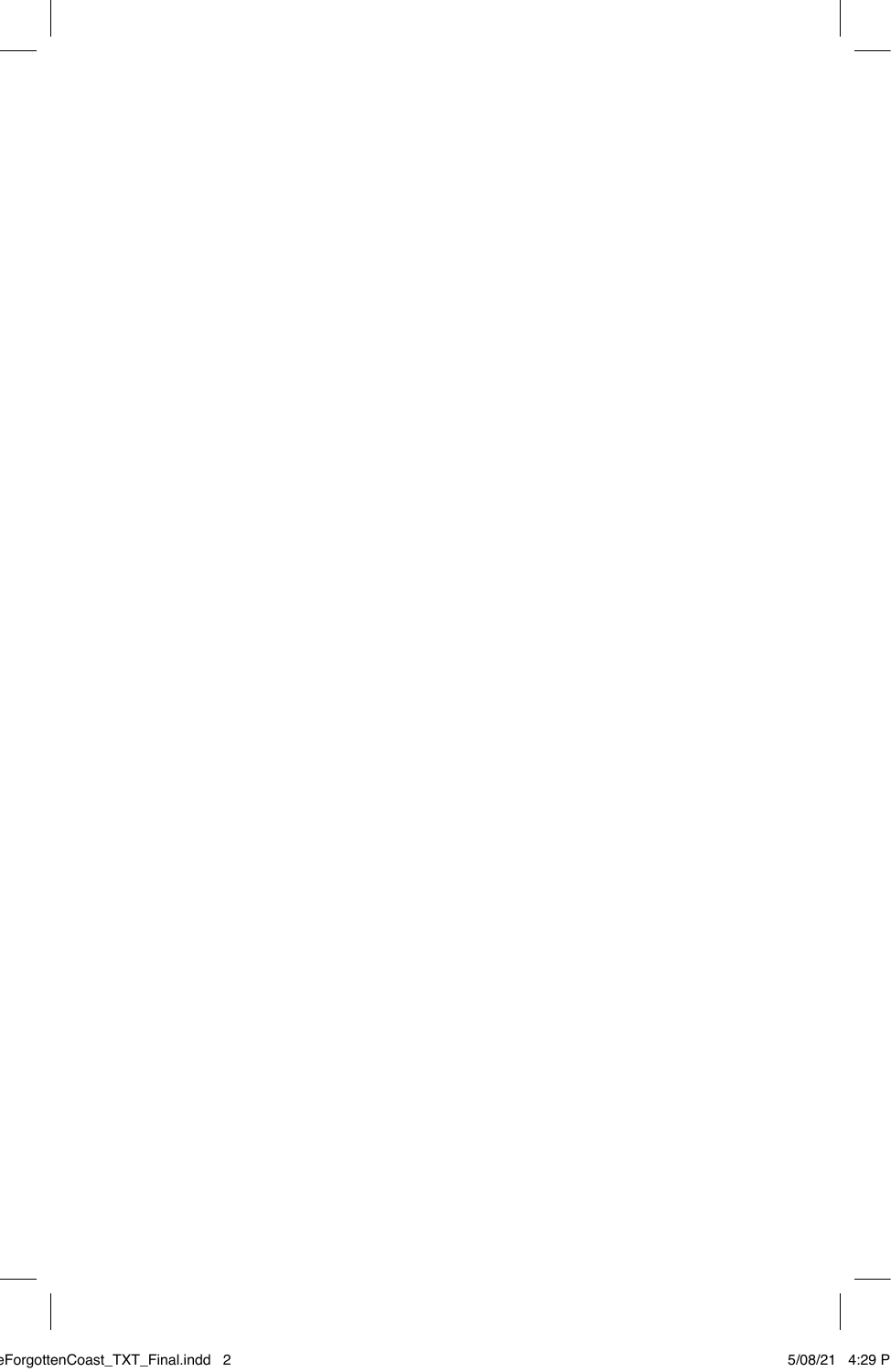# *The* Forgotten **Coast**

#### Richard Shaw

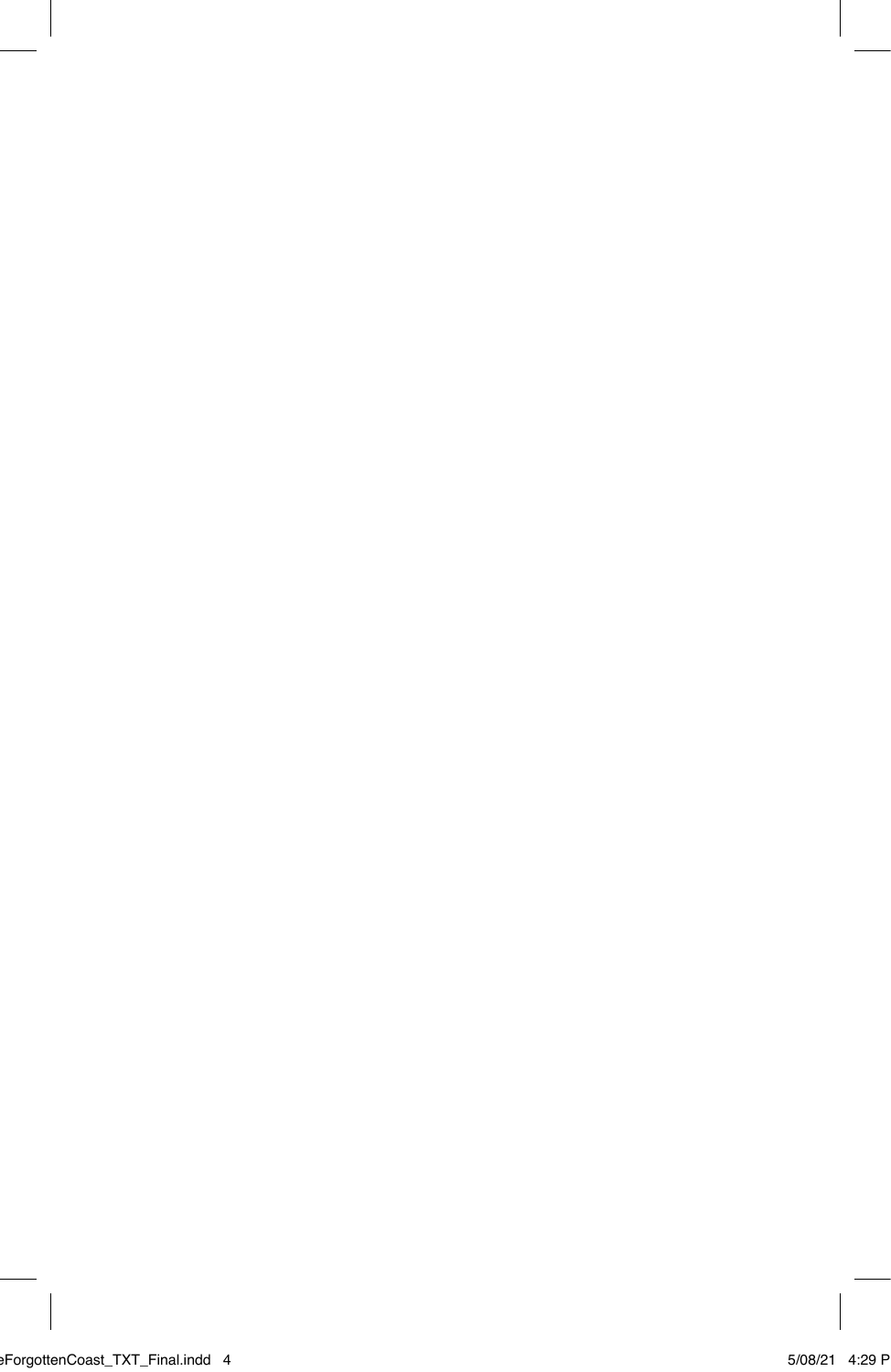This book is for Camille and Rosalie, for whom the forgetting can end, and for Ema, who never forgot in the first place.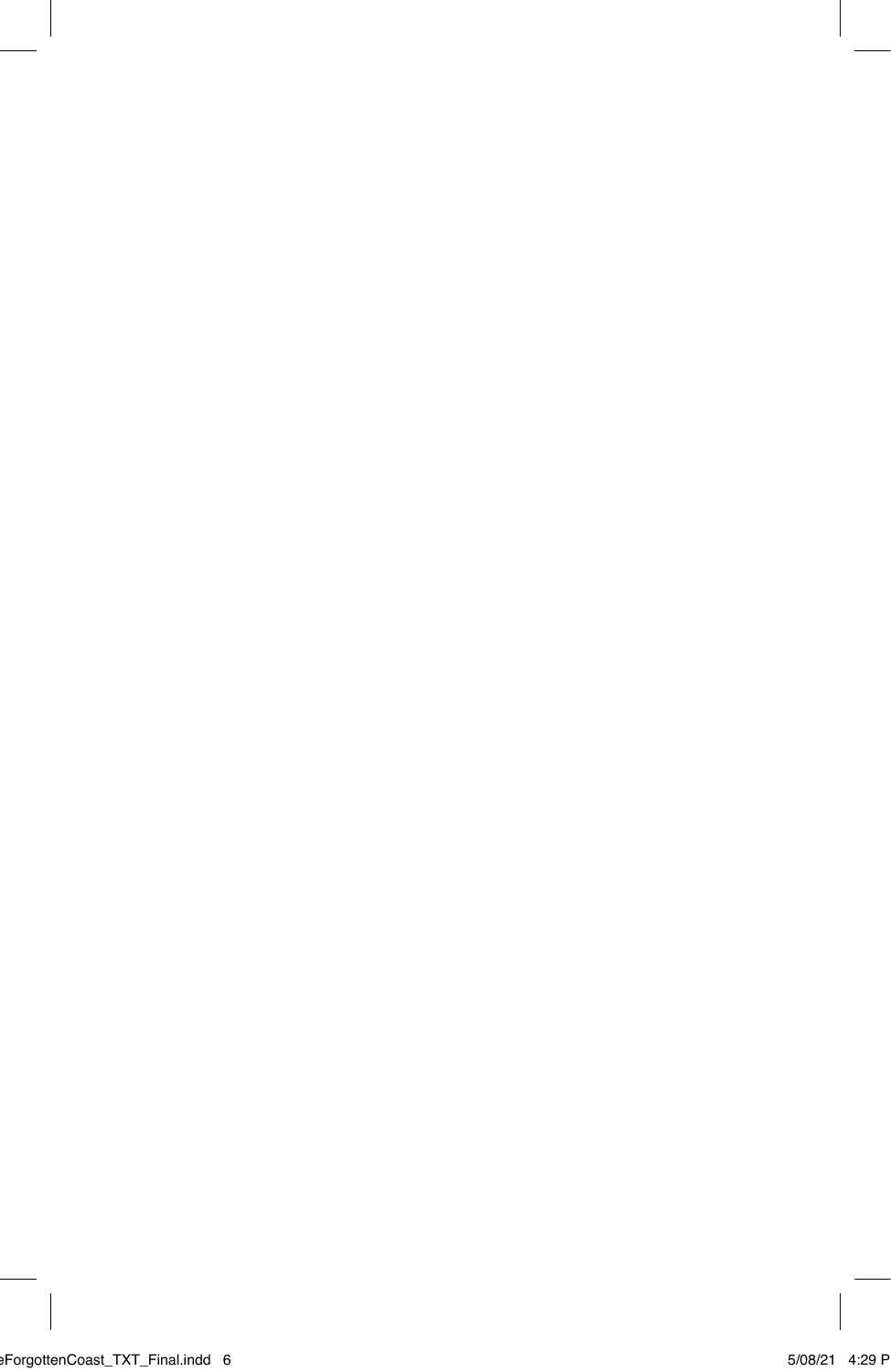#### The lie of the sign, if I can put it that way, is in what it doesn't say, in the facts it leaves out.

— Rachel Buchanan, *The Parihaka Album: Lest We Forget*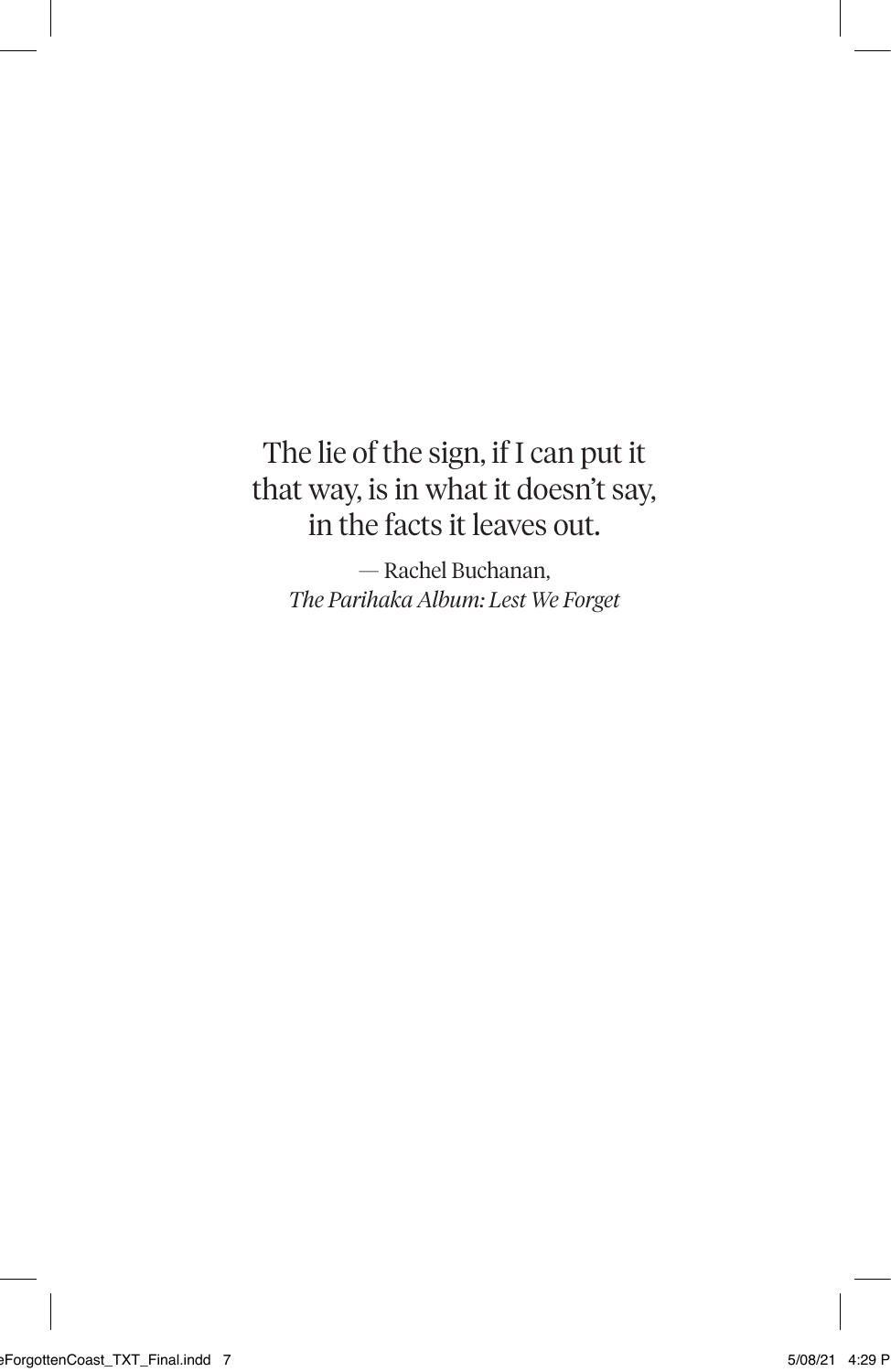## **Contents**

Prologue / 11

Start here / 13 5 November 1881 / 21 Putting things off / 50 Land / 56 Interlude / 93 Kate / 94 Vocation / 99 Are we there yet? / 115 Via dei Ss Quattro / 121 Zenith / 134 Nadir / 148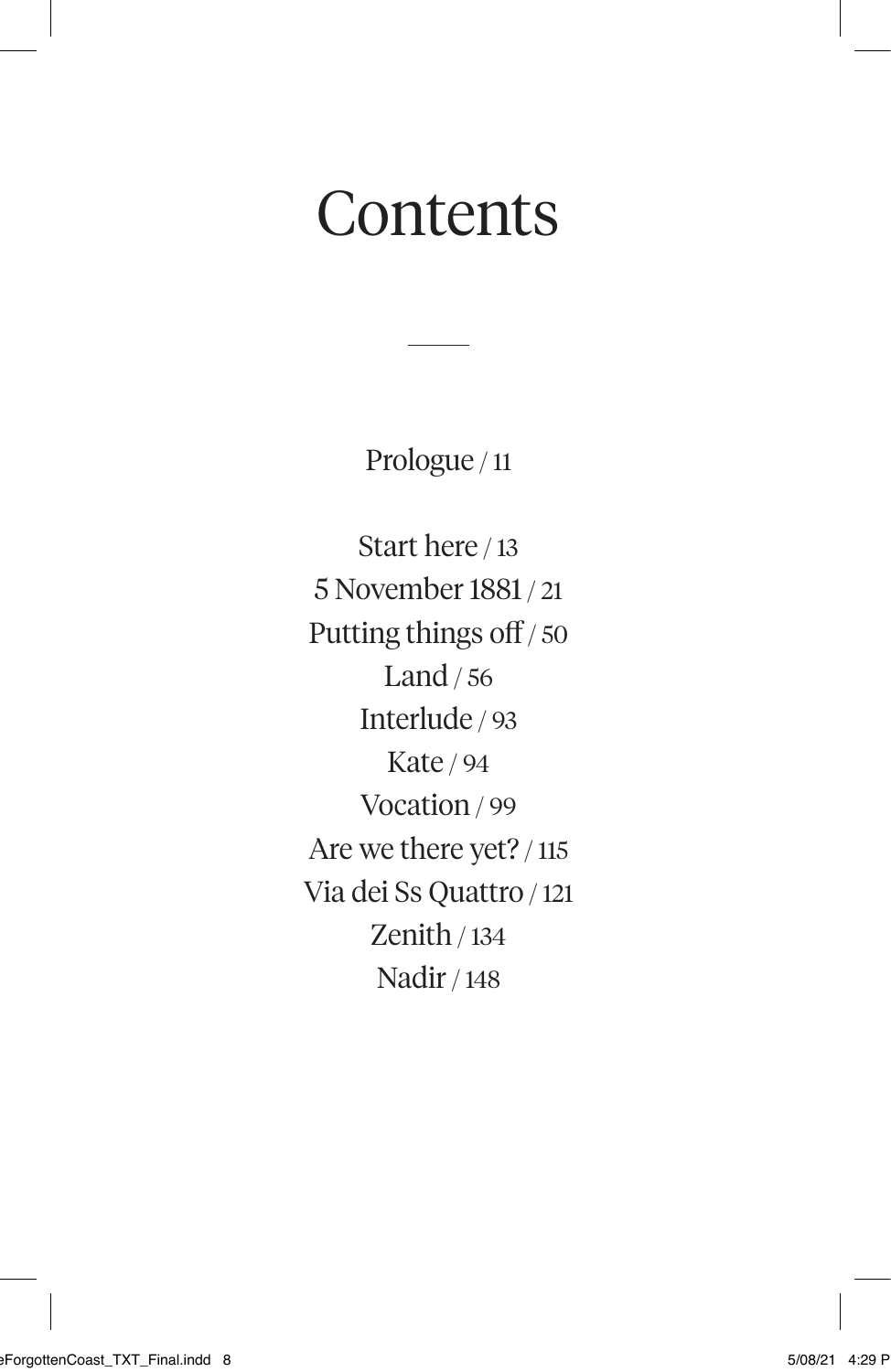Homecoming / 152 Silence / 155 Bob/TB redux / 163 Death / 177 Conversations with the dead / 182 Reckoning / 198 Telling stories / 207 Beneficiary of injustice / 212 The hardest word / 216 Ending the forgetting / 220

> Notes / 225 Acknowledgements / 252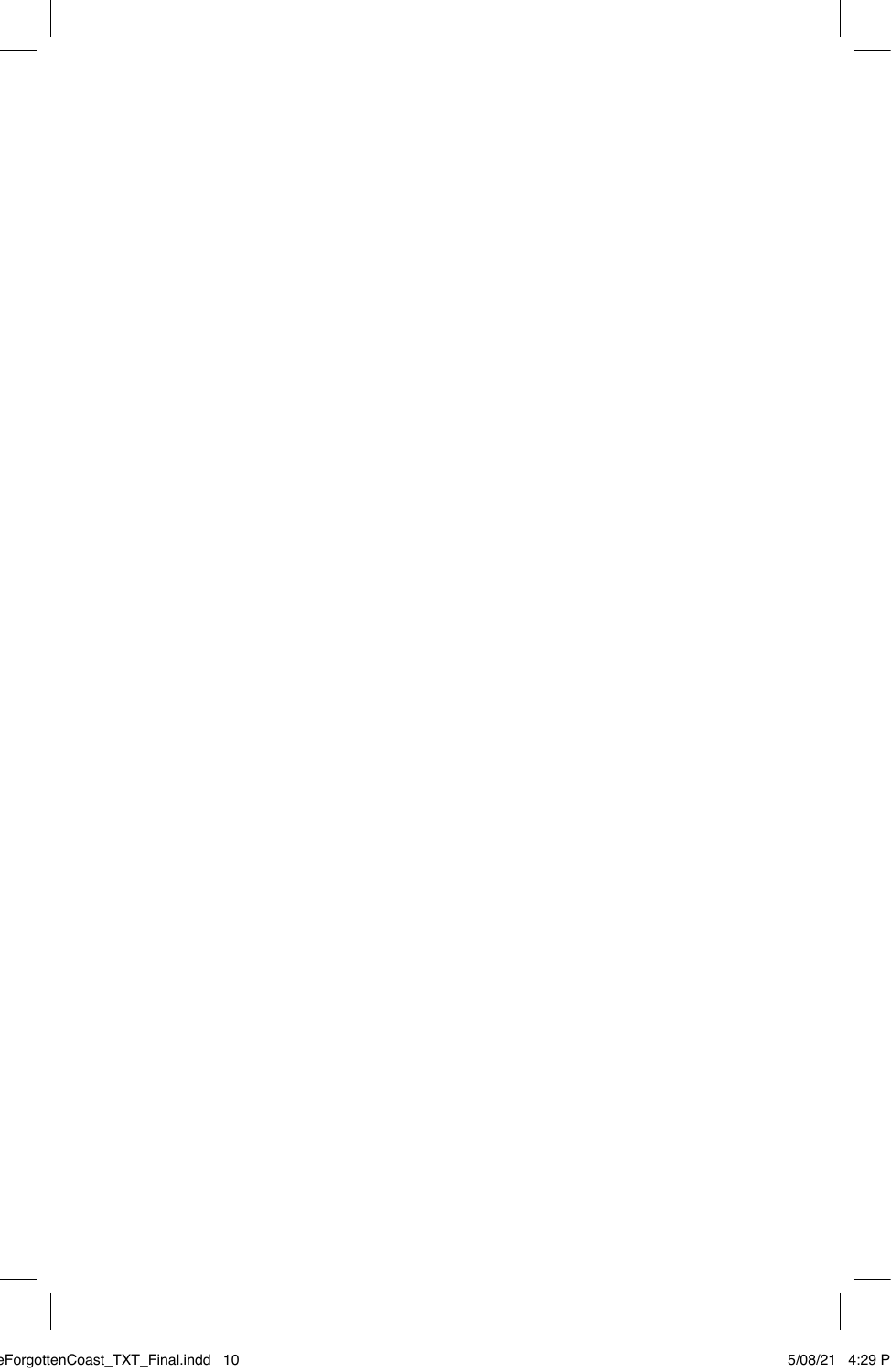# Prologue

There are many possible beginnings to this book. I have chosen to start with an ending. It is Christmas Eve 2012 and my father is dying, unable to find his way back to us after heart surgery that had been described as routine but which quickly became complicated. There is a moment when we think we have him back; when it looks for all money as if he is about to make it to the surface. But his arms flail, his eyes do not regain focus and he sinks away into the depths.

He dies as he lived — quietly, with little fuss, not wishing to bother anyone. There are grace notes. The young priest who wears cherry-red Docs; the gentle phone call at 3 a.m. suggesting we make our way to Dad's bedside; my mother, whose tenderness and composure as her man leaves her I find breathtaking. I kiss his forehead and set out for the toilet with my sister Bridget, only to be called back. By the time we are with him again he has gone. Quietly. Without fuss. You'd almost not know. It is ten years since he died, and I often find myself back in that hospital room looking down at his broad forehead.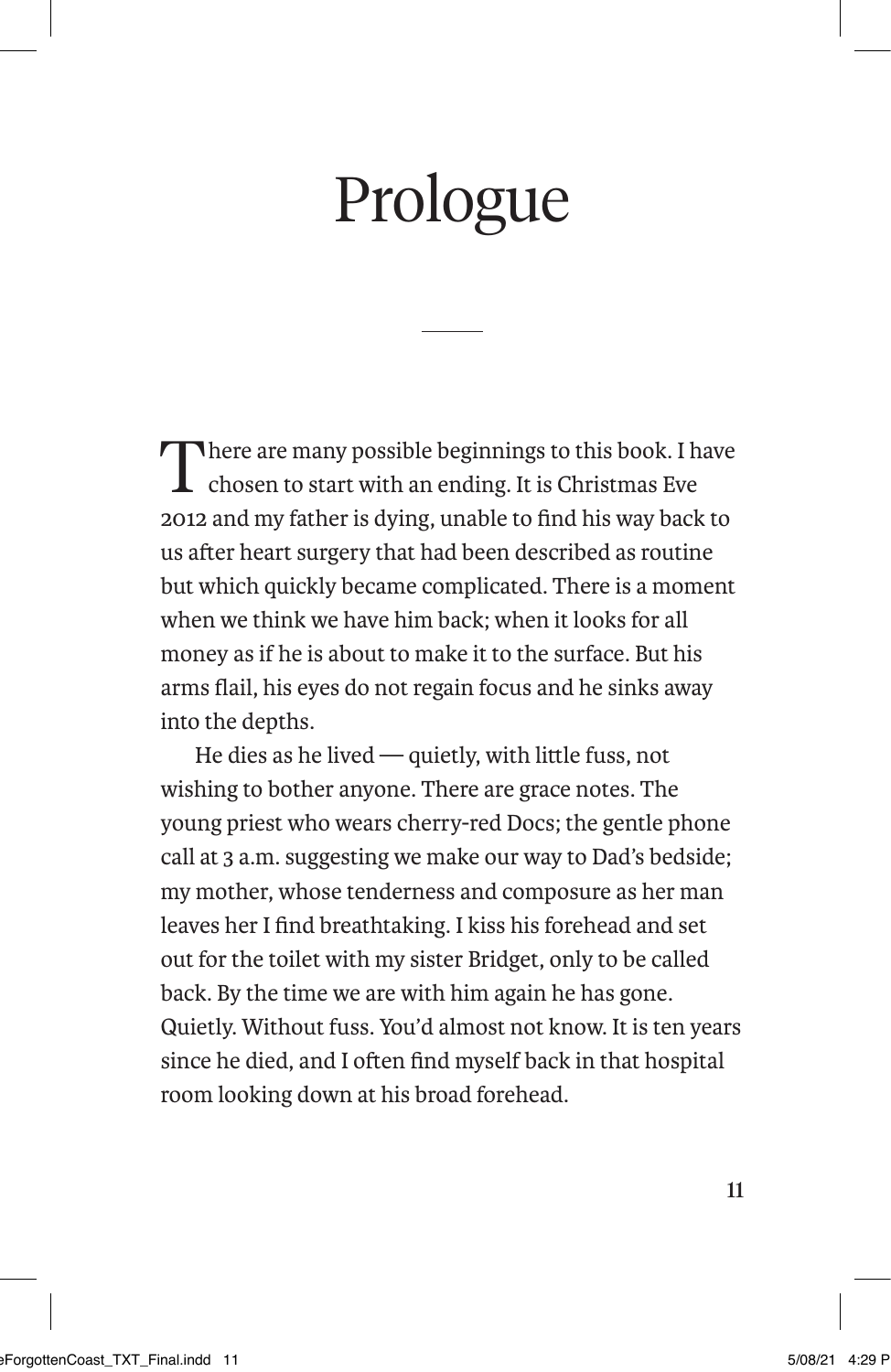Usua Le Guin talks about digging answers out, down there in the deep regions of the self.1 Not an easy nor ever a brief process, but one which my father's death starts in me. You have to be wary of singling out particular events and saying: '*This* is when it began,' for doing that can give things a false sense of tidiness. But it can also prevent life from endlessly flowing through your fingers, and that is one of many things Dad's dying did. It dragged to the surface a process of reflection and introspection that may have begun long before but which by then was pointlessly meandering along. It began to come into focus in Hamilton Hospital on Christmas Eve 2012. Fathers, sons — and further back, behind those things, land, belief and belonging. That's what this book is about.

One last thing before leaping in. In the Tom Stoppard play *Arcadia*, Hannah says: 'It's wanting to know that makes us matter. Otherwise we're going out the way we came in.'2 This is a personal account — I own it. From time to time I refer to my family. When I do so I invariably have in mind either my own family (Ema, Camille and Rosalie) or my family of origin (Mum, Dad and my sisters, Barbara, Bridget and Jane) rather than the wider network of aunties, uncles and cousins on Mum's and Dad's sides. I wouldn't presume to know, far less to speak for, their views on issues that, for me, remain troubling and unresolved. It is not my place to do that. It is, on the other hand, my place to make sense of matters that reach far back into my past — for I've no wish to go out the way I came in.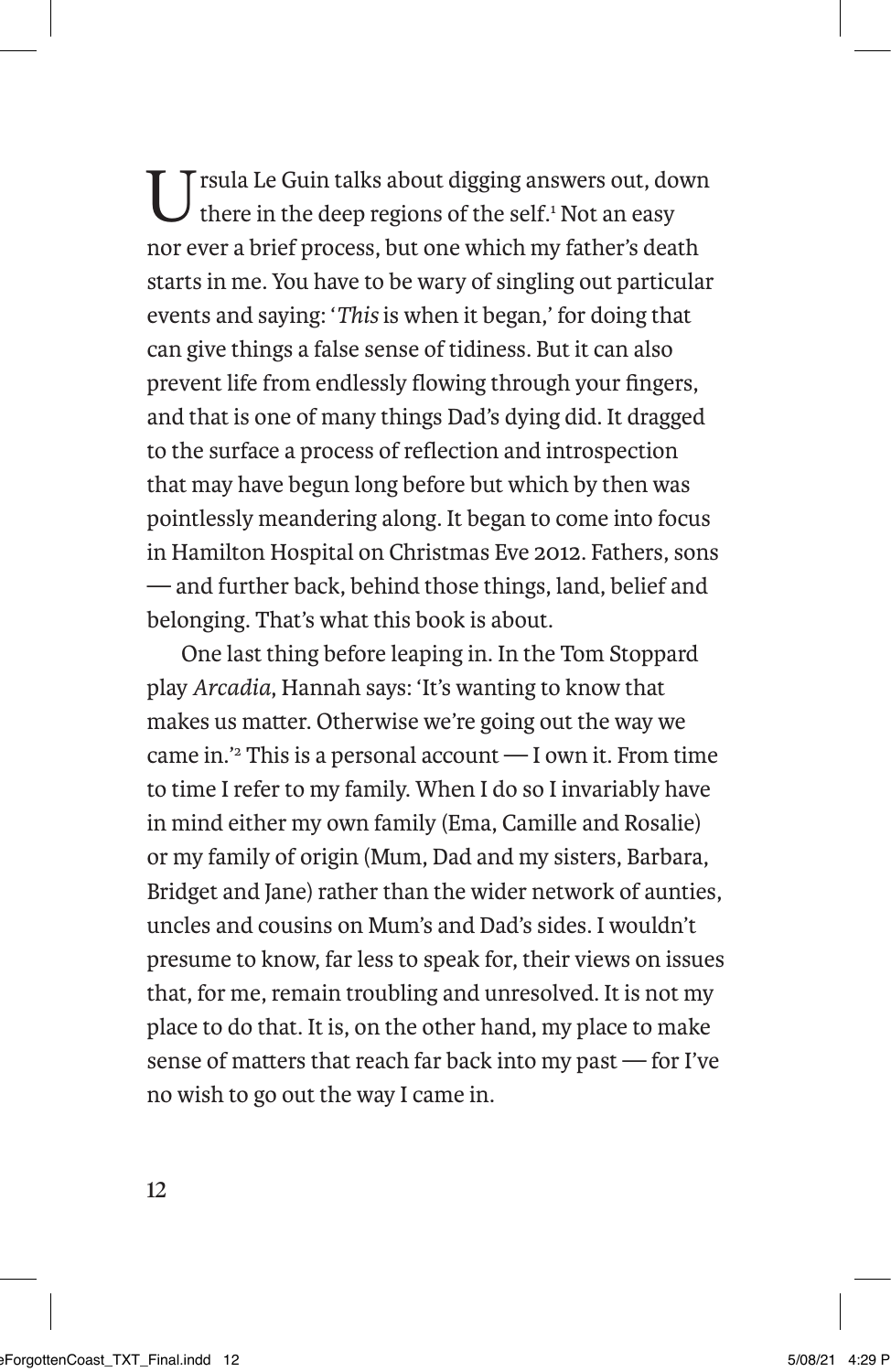## Start here

In a corner of a forgotten room in the Pontifical Laterar<br>University in Rome lies a thesis on the intrinsic evil of n a corner of a forgotten room in the Pontifical Lateran the lie. It was written in 1932 by Richard Thomas Gilhooly, my great-uncle and a twenty-one-year-old student of the Pontifical Irish College. The work was submitted for a doctorate of divinity, the exam for which was exhaustive, stretching over two weeks and covering papers on dogma, speculative moral philosophy and church tract, as well as a public defence of the thesis. It was also exhausting, so exacting that at some point during his preparation for the ordeal Richard contracted the tuberculosis that was to blight his life and kill him before he turned fifty.

The bare bones of the story are that Dick — as he was called by everyone other than the Latins, to whom he was Ricardus — was twenty years old when he arrived in Rome from the Holy Cross Seminary in Mosgiel, twentyone when he completed his doctorate, twenty-two when he was ordained a priest and forty-four when he died. But bare bones are never enough. Dick completed three degrees during the twenty-two months he spent living on the Via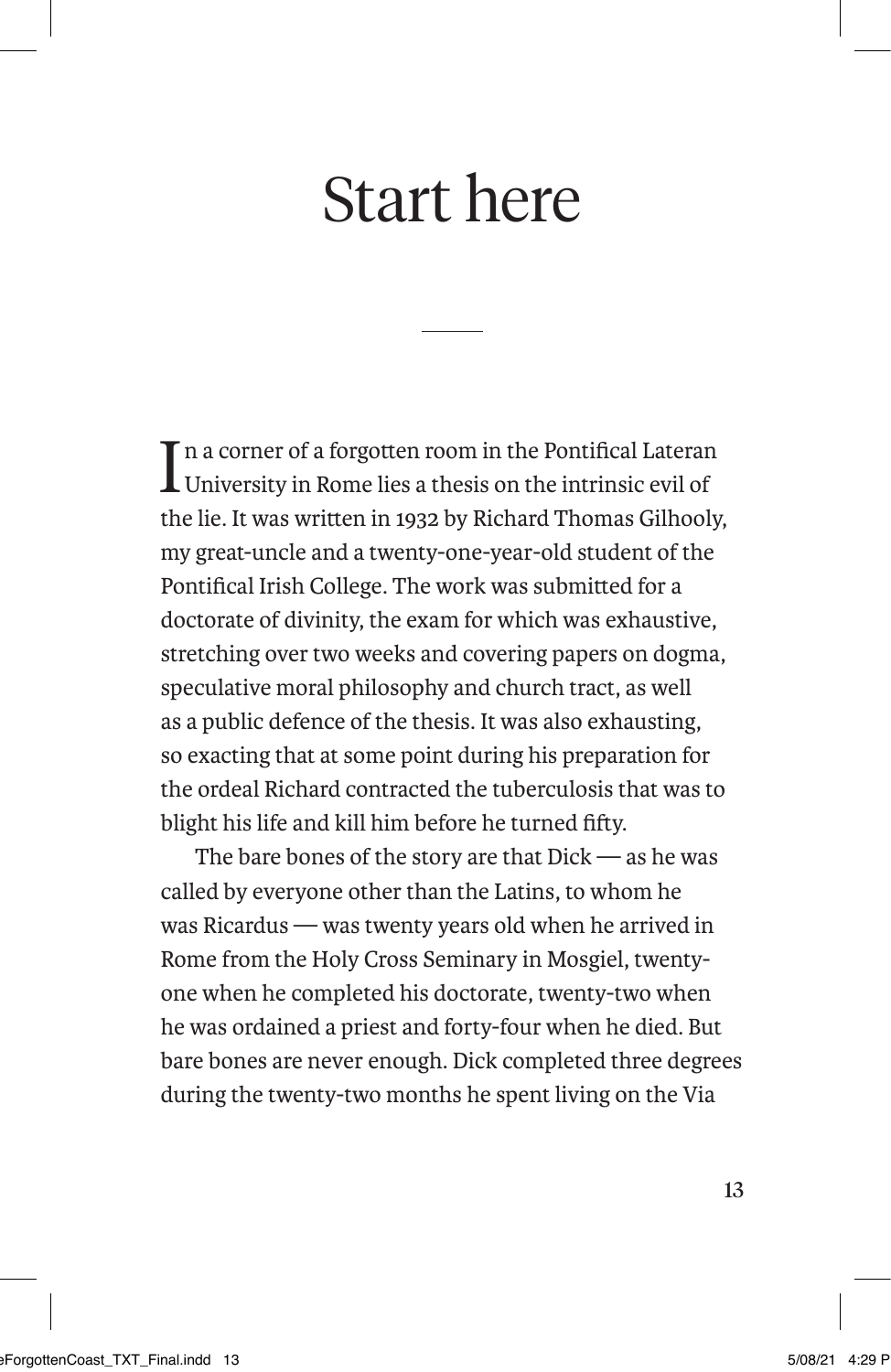dei Ss Quattro, just 400 metres from the Colosseum. At the time the doctorate of divinity was a four-year programme (and about to be bumped up to five), but he knocked it off in two.

Because he was two years shy of the official age for ordination he had to obtain a papal dispensation from Pius XI in order to celebrate his first Mass at the old Catholic cathedral on Buckle Street in Wellington. (The minimum age for ordination at the time was twenty-four years, although with the pope's blessing that could be reduced by eighteen months: Dick had to wait a year until he could even qualify for the dispensation.) He had been singled out by the Catholic hierarchy for post-doctoral study in the United States and England, but spent the second half of his life in and out of hospitals and catering to the parishioners of Carterton, Takapau, Masterton and Tākaka.

He has fascinated me for years, this priest-uncle of mine, and not only because of the appeal of a narrative arc that stretches from Pungarehu, the small coastal Taranaki town where Dick grew up and of which not much now remains, to the Eternal City and back again. Neither does the attraction entirely lie in the tragedy of a brilliant career wrecked by disease (although on this point Dick and I disagree: his later letters indicate he was quite content to come home to work in a local parish). Beyond the obvious there is something that happens when I use Dick as a lens through which to peer into my past. He refracts time, both forwards and backwards, in disturbing and compelling ways.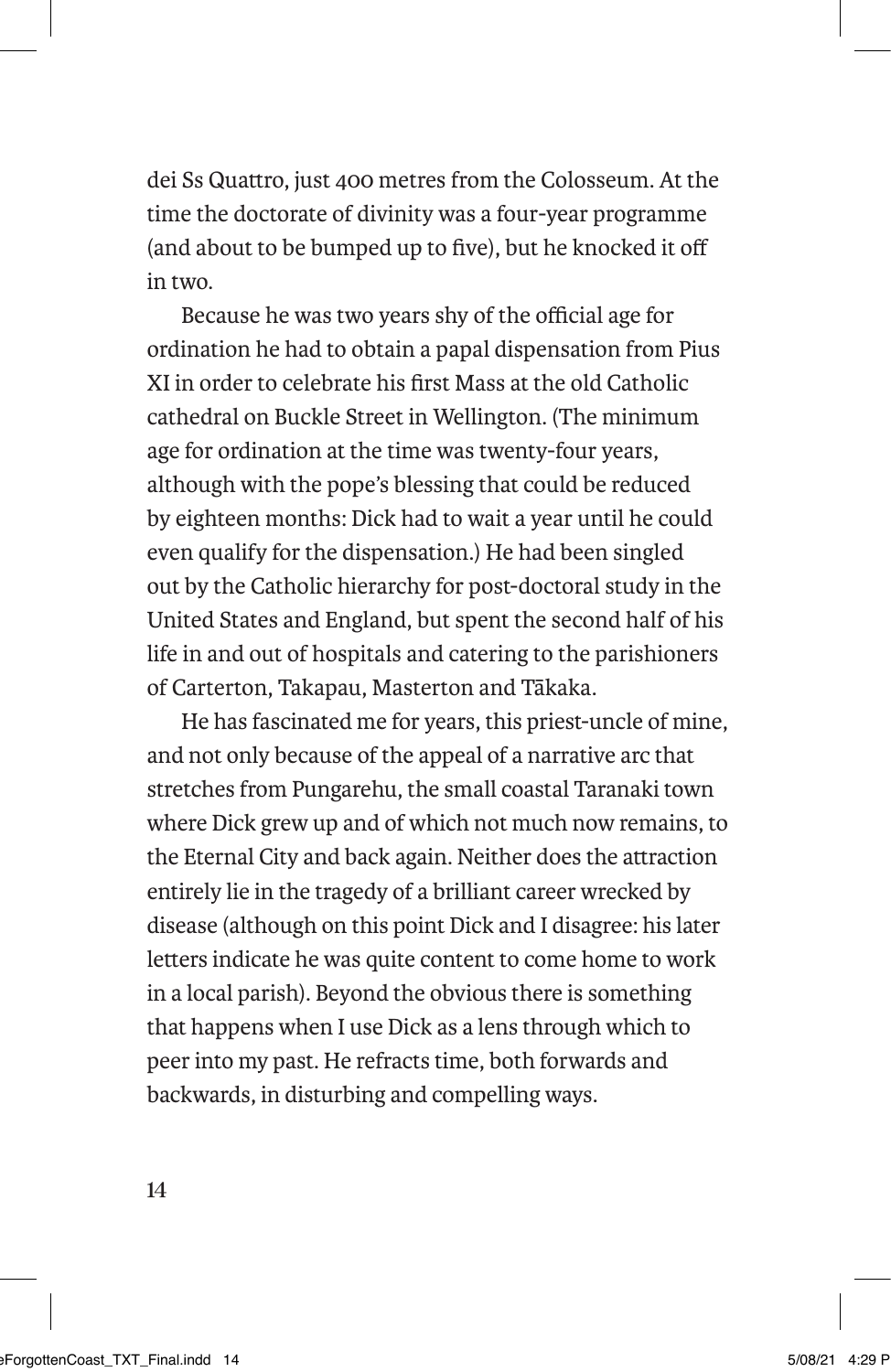So do two other men, one who has always been with me one way or another and the second a much more recent arrival. The latecomer is Dick's father, Andrew Gilhooly, who was part of the armed force that invaded Parihaka in early November 1881 and who was, later, a farmer on the 'great knuckle' of land that had been confiscated from Māori — 'rebel' and loyalist alike — in 1865.<sup>1</sup> As bare bones go I find these ones deeply disturbing. They concern events that are at the heart of this country's understanding of itself but which remain bitterly contested, in interpretation if not in fact.

We may be a farming nation (even if most of us have nothing much to do with the land any more), but in Taranaki the ground on which that farming takes place was taken from the people to whom it belonged. So in recent years Andrew has come to intrigue me, too; but whereas I approach Dick with a clean, clear sense of anticipation, Andrew is someone I have to come to terms with. With him the need to understand is a compulsion rather than a pleasure, one that comes from his role in one of the defining episodes in the violent enforcement of colonial rule in Aotearoa, and from the significance that involvement holds for me today.

The third man, Bob, is my father. His real name was Keith, but I never heard anyone call him that. His family had a way with names: Keith was Bob, Dianne was Mickey, Betty was Tim. When we were kids Dad would say 'K is for Bob', which made no sense whatsoever. He was a gentle,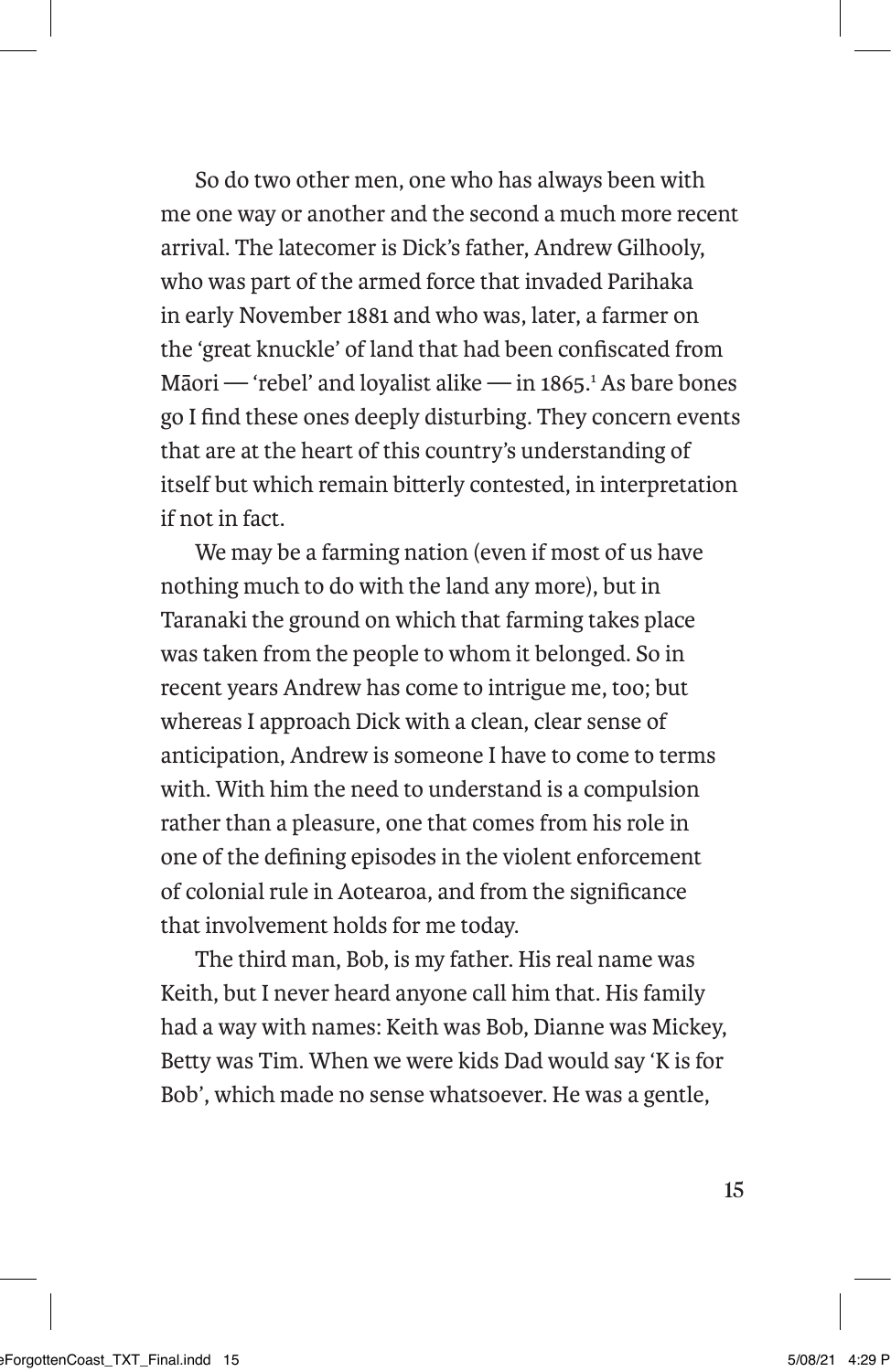thoughtful man who spent the early years of his life in and out of hospitals and in a Masterton orphanage, and most of the rest of it dedicated to the family he had with Mum. Although he was in Wellington for only a couple of years while training to become a teacher, he was a 'townie' to my mother's people on the Coast.

He knew nothing about cars or carpentry and didn't have much of a shed, but he was good in a kitchen and could wash dishes with his bare hands in scalding water. His sense of humour was on the dry side of flinty: the first time he and Mum went to the cinema he bought her a box of Queen Anne chocolates but said he'd found it under the seat. She believed him.

He had a big and compassionate heart (although not a well one, as we would learn) and much preferred working with the hardcase kids from the forgotten parts of New Plymouth than the ones from the leafy suburbs of Vogeltown and Brooklands. He was good at that work, and when he died some of those kids, grown now, filed in and sat quietly at the back of St Joseph's Church in New Plymouth, slipping away as we carried him out. Especially in his later years, when his heart began to give up the ghost, Dad was a little like Owen Marshall's old man Trumpeter, 'watching one word out of sight before releasing the next'.2

Dad spoke a particular kind of emotional language, one born of the years spent growing up in an institution at a time when men used words to express themselves sparingly if at all. It was a language built on silence as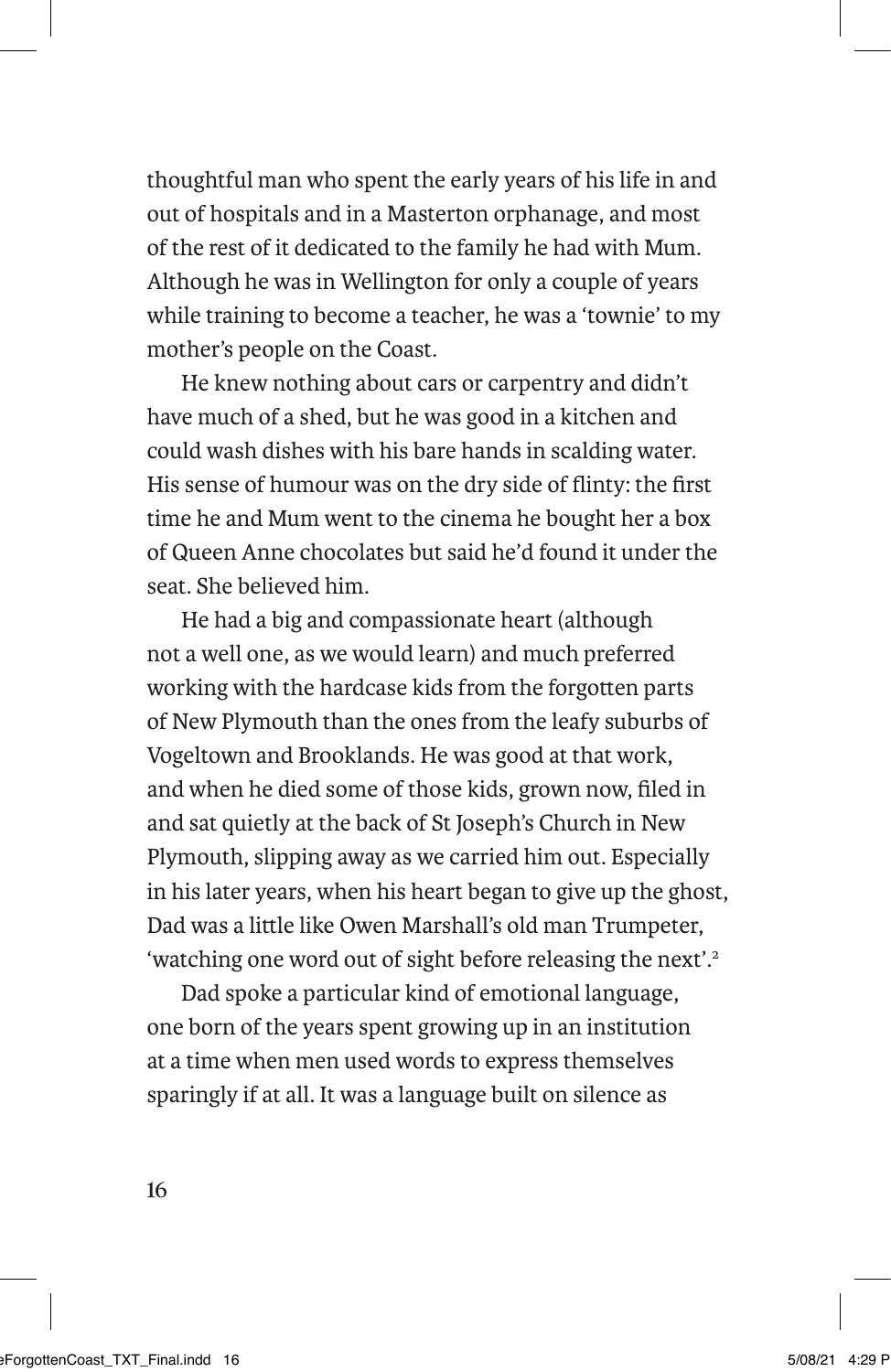much as on words. For many years I misunderstood those silences. It has taken his death for me to realise that his was an eloquent tongue of love and affection — one I never really learned to speak with him.

Thave always been surrounded by formidable women.  $\mathbf{I}$  I live in a family of women, my partner and our two daughters. All three are smarter than I am, and less naïve. I have three sisters and a mother, all highly competent in their chosen fields. I have, or have had, aunts, great-aunts, and grandmothers (neither of whom I met). And one of my great-grandmothers is pivotal to this story. Still, this book is largely about men, a choice that may sit poorly with some. But it is the men in my life I need to have words with at the moment, not the women.3

I don't pretend that this is a family history, much less one that is genealogically researched to within an inch of its life. For one thing, I don't have many of the foundational dates or events that often characterise the histories of settler families. The names of ships, dates of arrival and so forth are largely missing, and those that do slip in are unreliable from time to time. For another, especially in the early pages, I have no interest in telling a conventional settler narrative, one that speaks of thrusting progress and economic productivity but which dances lightly over the confiscation, theft and violence that made possible the good stuff. I am much more concerned with figuring out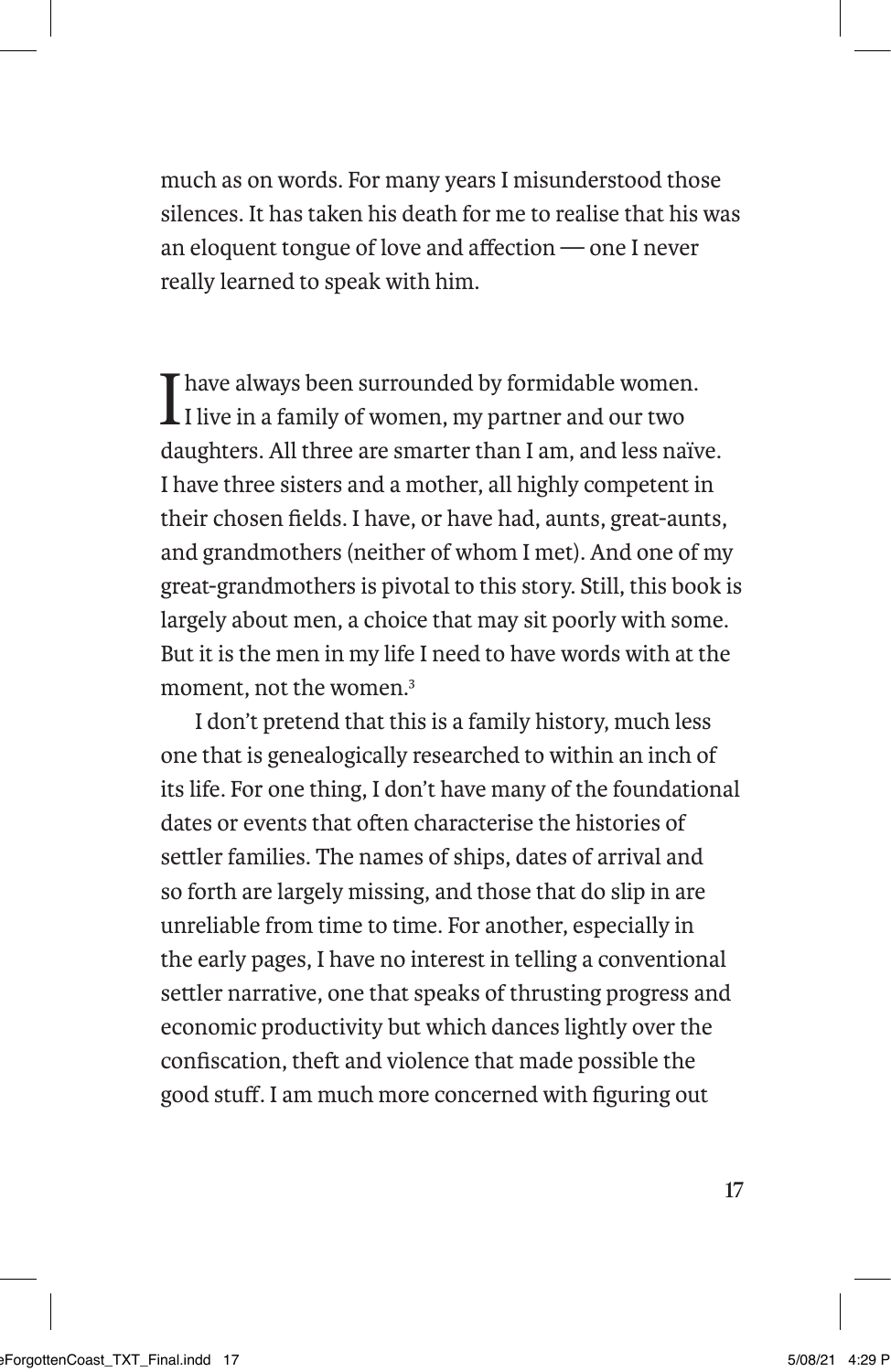the *un*settling effect that the arrival of my ancestors on the Coast had on the people who were already there.4

So, less a family history than an attempt to address a couple of questions that Rachel Buchanan poses at the end of her book *The Parihaka Album: Lest We Forget*. Buchanan's impact on me owes much to her knack for using words in ways that bring me up short, and to the questions — explicit and tacit — she poses. On the last page are two final queries: What stories do your dead tell you? How do you see your past? I'd been struggling to explain to myself what this book was about, and having difficulty finding a way of fitting these three men into a single account. Buchanan solved the conundrum for me.

This book is about one man I love, a second I am fascinated by and a third who is at the heart of it all. It is a response to Buchanan's challenges. What I didn't immediately see was the relationship between the two questions: how answering the first would profoundly change my understanding of the second.

There is a small personal connection here, too. In the late 1970s Rachel played Dorothy in a New Plymouth Operatic Society production of *The Wizard of Oz*. My old and dear friend Bernard Leuthart played the Scarecrow and I was the Tin Man.5 Rachel was younger, and I don't recall spending much time with her. Lately, though, I have read everything she has written on Parihaka that I can lay my hands on. Her work is important, razor-sharp and beautifully written, and it crops up repeatedly in these pages.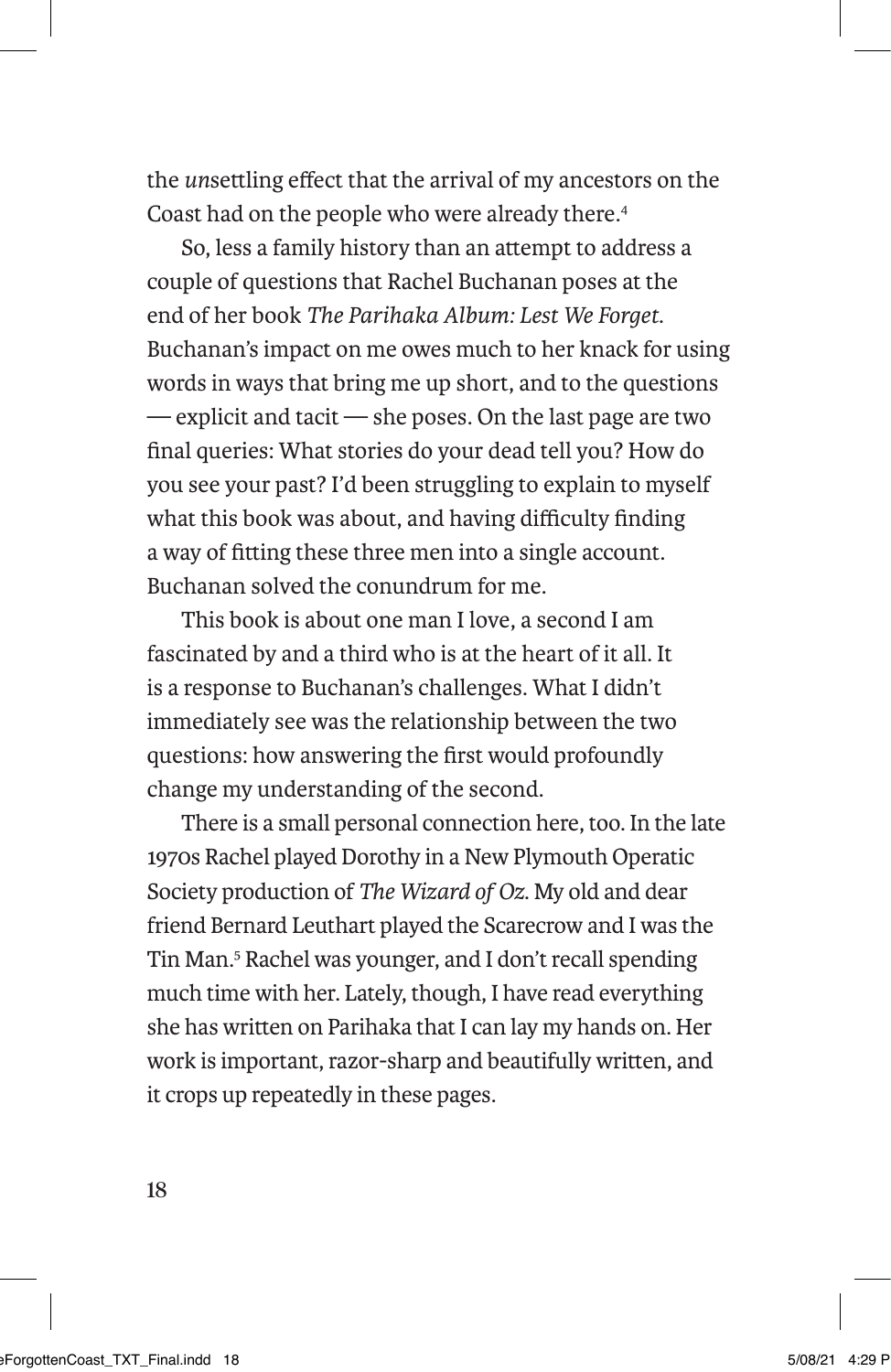$\prod$ t is not as if I am sending stories of these three men o $\prod$ into the void, because of course there have long been  $\mathbf T$  t is not as if I am sending stories of these three men out family tales that frame each of them. Andrew the armed constable-turned-farmer, Dick the scholarly prodigy, Bob the orphan who had a family. But — and this is especially so with Andrew — these accounts are muted and often incomplete. Details are left out, forgotten or unaccounted for. This book is my attempt to fill in some of the silences that surround these men, and in doing so to better understand things that I am still trying to figure out for myself. Fathers, sons, land and lies. My own past, present and possible futures.

None of this is straightforward and much of it is fraught, because it entails interfering with family stories. These kinds of stories matter, for it is through their telling and retelling that we remember ourselves and 'keep alive those who only live now in the telling'.6 That is the purpose of families' narratives: to give shape and coherence to things, and to launch memories of the past out into the future. They are both *of* a family and also *outside* of it.

But family stories can also be dangerous — far from anodyne and never neutral. They are a sort of public property: some are more or less sacrosanct, while others are battle sites, fiercely contested. These you tangle with at your peril.

I think it was W. H. Auden who talked of the 'biddable dead'; of the way in which we recruit particular memories of those who are gone and put them to work to ensure that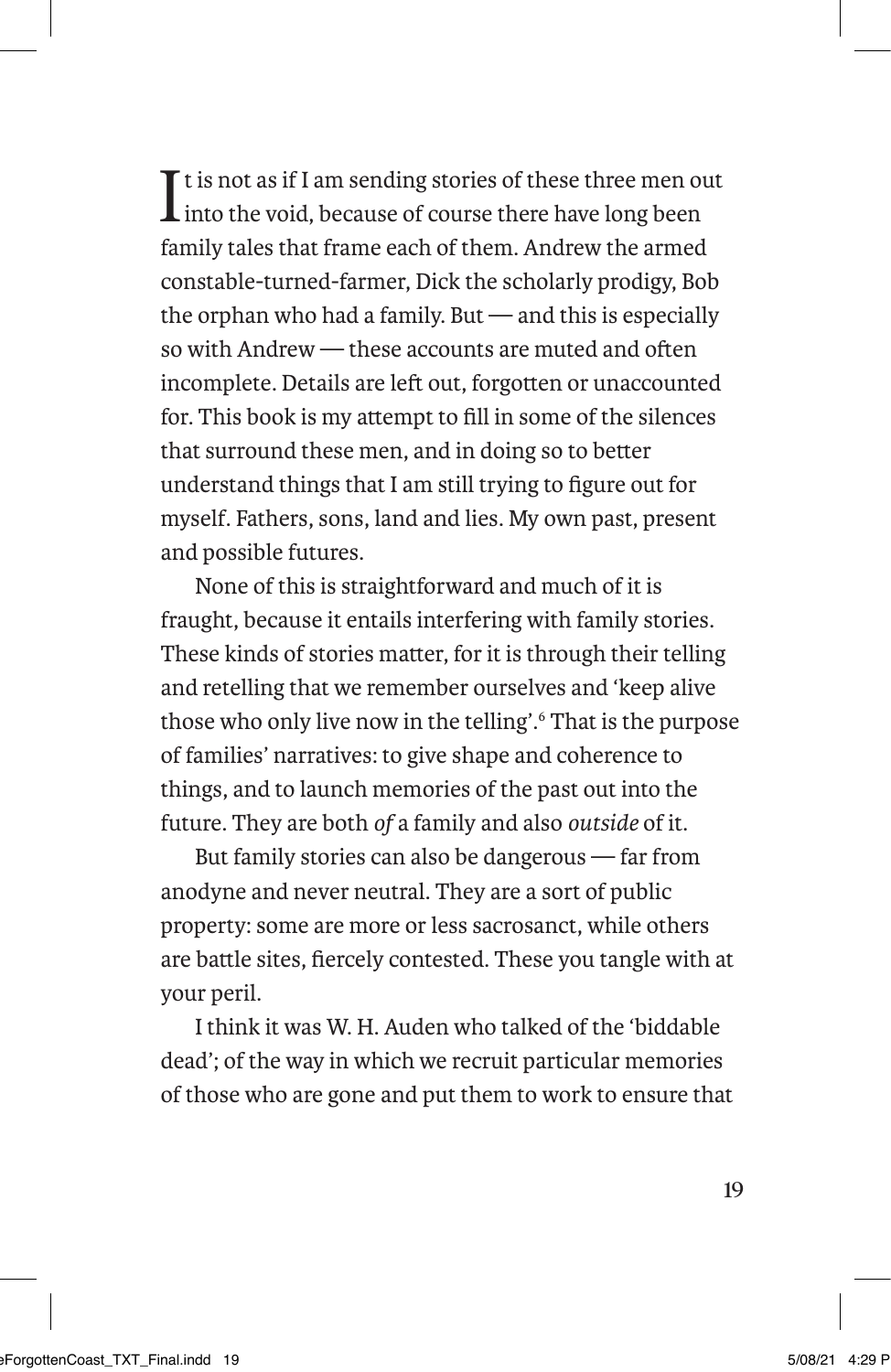things are remembered *just so*. Sometimes that means not telling certain stories, or altering them so they are fit for wider consumption. Or remaining silent, hushed, as if this will help us 'deftly steer our way around the past'.<sup>7</sup>

We approach such accounts with caution and care, and often with trepidation. The more so when our own stories intrude on those of other people. Most of all, perhaps, when a thing long forgotten is uncovered in the telling.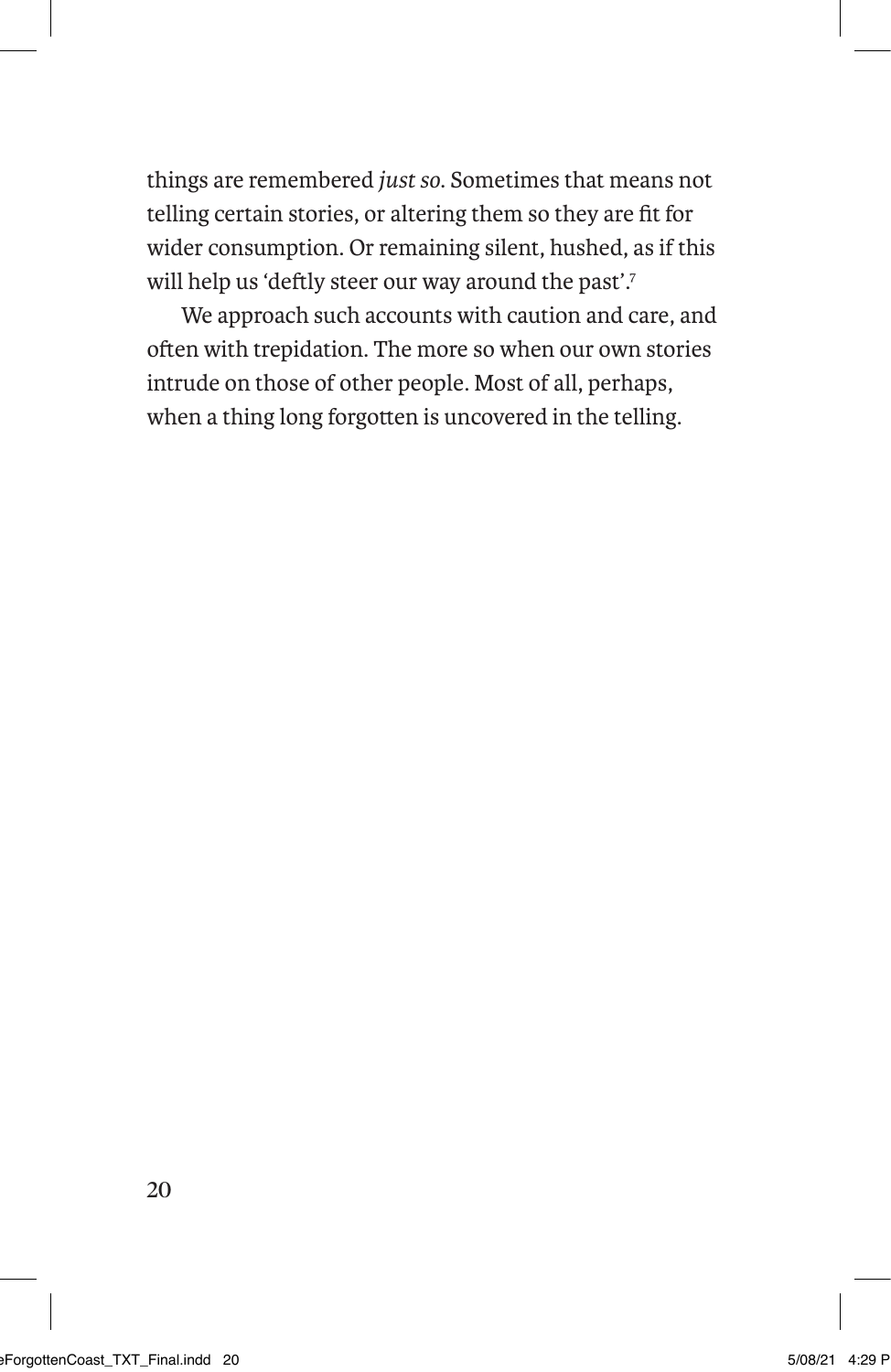# 5 November 1881

 $\bigcap$  hortly before 7 a.m. on 5 November 1881 my great-**J** grandfather, Andrew Gilhooly, stood alongside 1588 other men waiting to begin te pāhua (the plunder) of Parihaka. As a member of the Armed Constabulary's (AC) No. 3 Company, which remained garrisoned at Parihaka until well into 1885, it is probable that he also took part in the subsequent destruction of the pā and its cultivations during the weeks and months that followed the invasion.

In this country you can no longer simply put statements like these quietly aside (although that is exactly what I have done for the better part of fifty years). They must be comprehended and made sense of. Above all else, for me, they need coming to terms with.

There are two parts to this. The first requires uncovering something of who my great-grandfather was, and how he came to be both in this country and a member of the AC. I have never known much about either. I am not an historian so I was unaware of the distinction between a person's past and their history until Rachel Buchanan introduced me to it. The first includes all those things we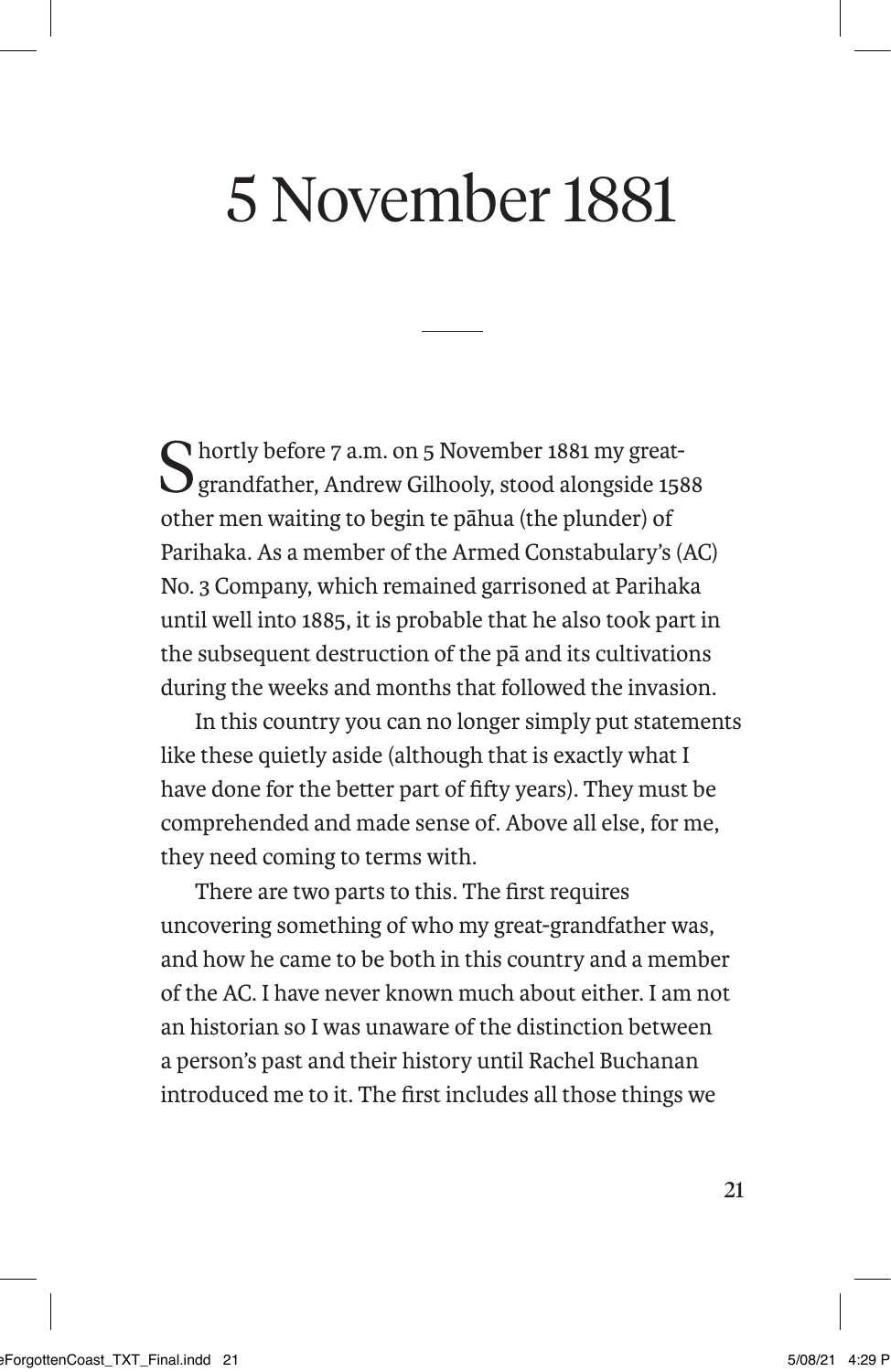have our own personal memories of, while the second captures the wider sweep of events we find ourselves caught up in. Andrew doesn't feature in my past. There are enough stories about his wife and kids to fill a paddock but I don't really know any about him. He's increasingly a part of my history, though, so I need to get to know him.

The second requirement is to set out why the AC were ranged outside the pā in the early hours of 5 November 1881. That matters because what came after Parihaka for Andrew and for his wife Kate, for his son Dick, and certainly for me — makes a pale sort of sense until it is put alongside what came before. The 'very big stories' (the colonisation of Aotearoa) and the 'very little stories' (my great-grandfather's part in that process) are always intertwined,<sup>1</sup> and the step from high politics to the lives and times of individuals is not so terribly big. So I need to touch on the large historical truth in which the small personal truth about my great-grandfather sits.<sup>2</sup> In short, I need to both discover Andrew and bear witness to what happened under the mountain.

 $A$ ndrew was an Irishman, and on Mum's father's side my family's time in this country begins with him. He was born in 1855, six years after the end of the Great Famine. One of ten children, Andrew was the son of tenant farming people who paid £26 10s a year to William Anderson Esq. for the privilege of working two small pieces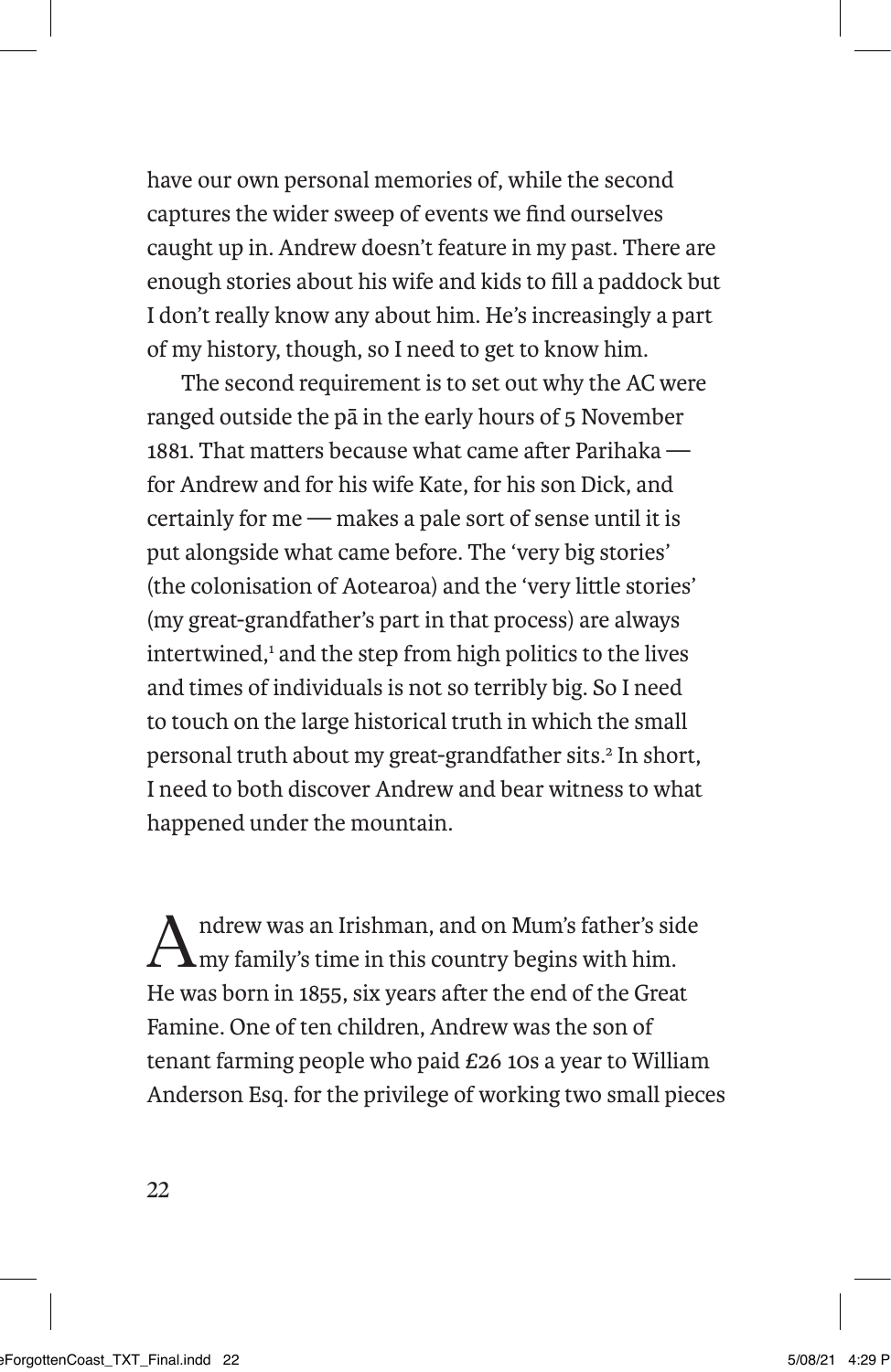of land — one of 27 acres and the other only 2 acres (and separated by about half a kilometre) — in Ballynagreanagh, a small townland in Kilteely Parish, in the east of County Limerick and on the border with County Tipperary.3

He came to this country in 1874. I know he was still in Ireland in 1873 because there is an Irish court record indicating that on 5 July that year he was sentenced to a month in prison with hard labour, having been convicted of assault and rescue.4 There are no details about the assault (or the rescue), but intriguingly his older brother John and his father, Hugh, were also tied up in the shenanigans. The three of them appeared together in the Limerick Magistrates Court on the same charge, pleaded guilty and were convicted and sentenced to '1 Cal Mnth with H. L.'.

That same day, one James O'Donnell was sentenced to three months in prison for receiving tuppence under false pretences. A Michael Roche pleaded guilty to stealing a penknife and appears to have been given three choices of punishment: pay a fine of £1 and costs of £1 6s, accept a fortnight's prison or submit to a dozen strokes of the lash. Wisely, he went with option one.

'Growing up in Ireland meant preparing yourself to leave it,'<sup>5</sup> and perhaps this brush with the law was all the encouragement Andrew needed to clear out to the other side of world, because five months after his brief spell inside he took assisted passage as a single man on board the New Zealand Shipping Company's 882-ton clipper *Wennington.* The hard labour had the same effect on John,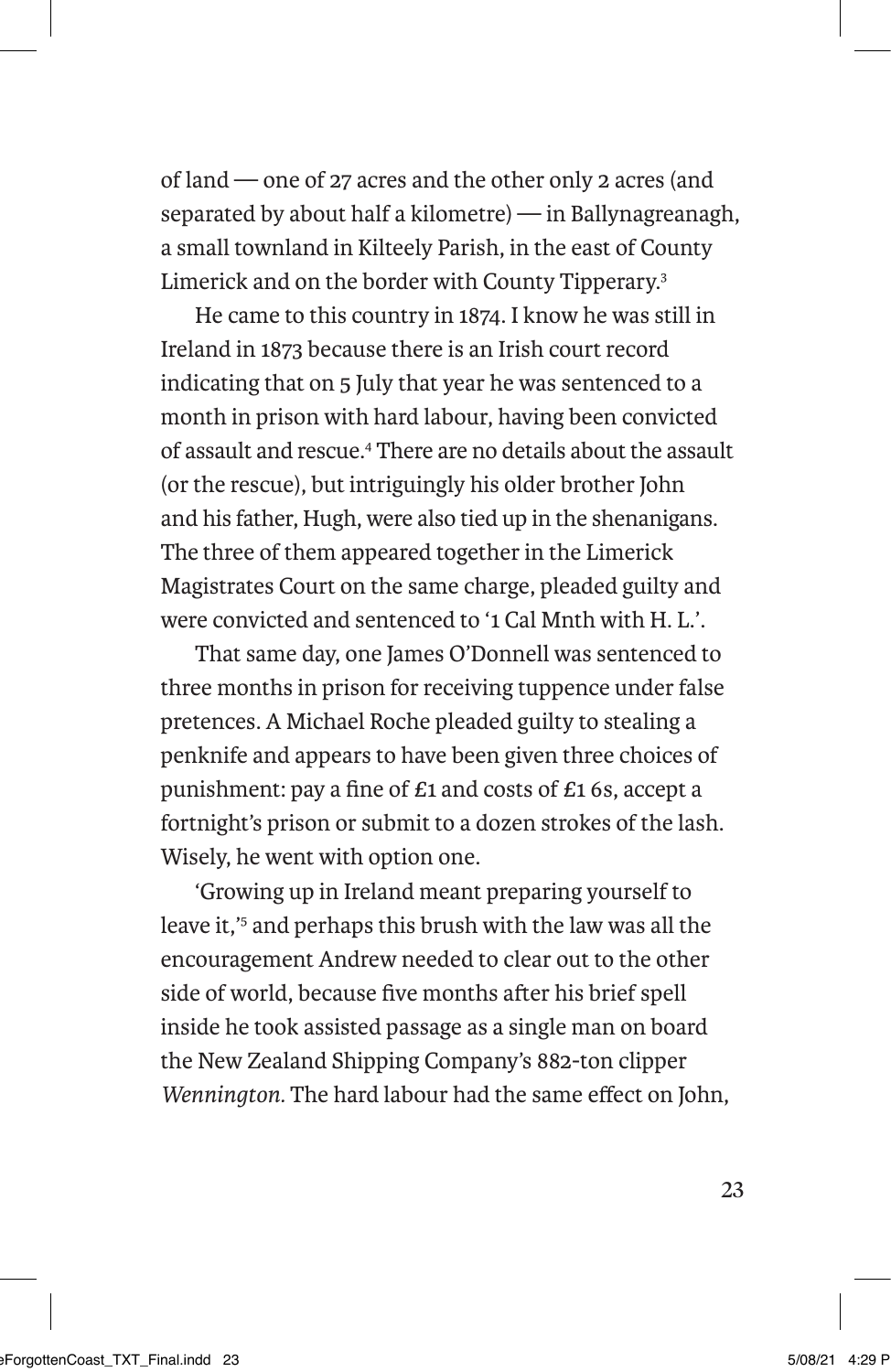although he decamped to the United States.<sup>6</sup>

The *Wennington* sailed from Gravesend, on the Thames in Kent, on 21 January 1874 and arrived in Wellington on 25 May. Among the 294 passengers aboard were eighty Kentish villagers who thought they were heading for the province of Canterbury; indeed, some of them had originally applied to go to South Australia. Instead, they all wound up in Wellington.

The 124-day journey, during which three children died and ten were born, was an especially long one (on average the trip took around a hundred days). The ship had been so long overdue that, as the *New Zealand Mail* reported, among those waiting for her the impression 'was generally felt, though not expressed, that some serious misfortune had misfallen her'. It was eventually decided that an exceptionally large cargo of iron explained its protracted journey. In any event, the commissioners who inspected the ship 'found the immigrants to be a healthy lot of people, free from organic disease of any kind . . . all seemed well pleased with the voyage, and expressed themselves as quite satisfied with the treatment they had received'.7

Andrew Gilhooly is described in the ship's record as a farm labourer from Limerick, the portrayal that follows him through his military history. But he is also said to be twenty-one years of age, which makes him three years older than he should have been. Such anomalies aside, it seems certain that Andrew arrived here in mid-1874.

That appears even more plausible when I come across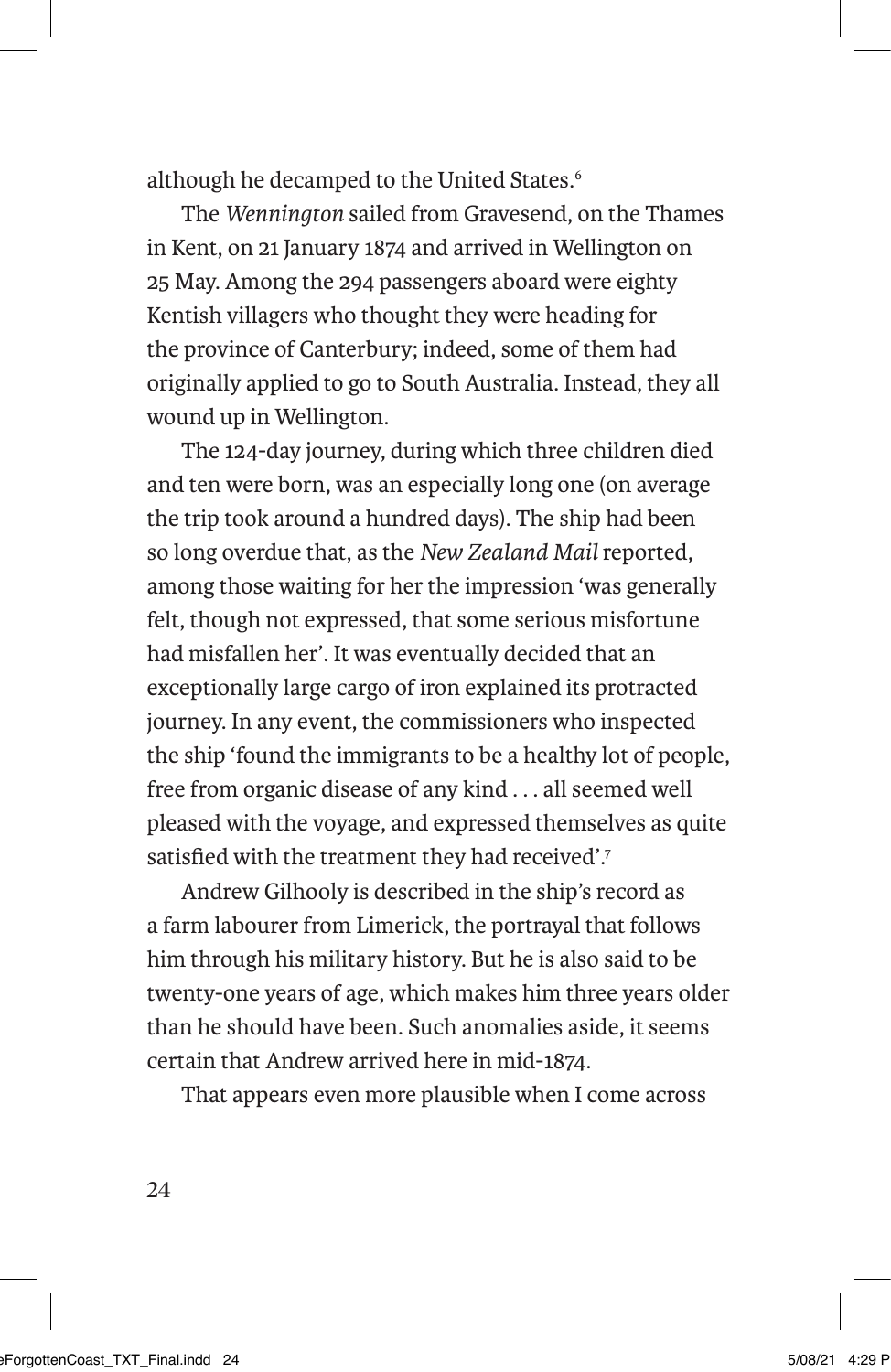a note written many years later by Andrew's youngest daughter, my Great-aunt Liz, in which she indicates that her father arrived in New Zealand with his sister Bridget. There is, indeed, a Bridget on the *Wennington* when it docks in Wellington — only her name is spelt Gluley. Bridget Gluley, a twenty-three-year-old dairymaid from Limerick. Say 'Gilhooly' and 'Gluley' out loud and they sound identical, so I suspect that this is a phonetic spelling, as might happen when a harried young shipping or immigration clerk takes a stab at spelling the unusual Irish name.

'Gilhooly' may not be the most elegant of names, but it comes from far back in the Irish past. It is an anglicisation of the Gaelic name Mac Giolla Ghuala ('son of the servant of Ghuala'), a subclan of the O'Mulveys. The homelands of the Mac Giolla Ghuala were the counties of Roscommon and Leitrim (there are records of three Gilhooly men who served as priests in Country Leitrim between 1461 and 1505), but Andrew's branch of the Gilhooly sept moved to Ballynagreanagh in Limerick in the eighteenth century. So the name may be a bit of a mouthful, but it has pedigree.<sup>8</sup>

The *Wennington*'s records show that Andrew got off in Wellington while Bridget travelled on to Westland, perhaps in order to be among other Irish, many of whom congregated in mining districts.<sup>9</sup> She is still there twenty years later. In 1892 the parliamentary record includes a document called 'Immigrants' Unpaid Promissory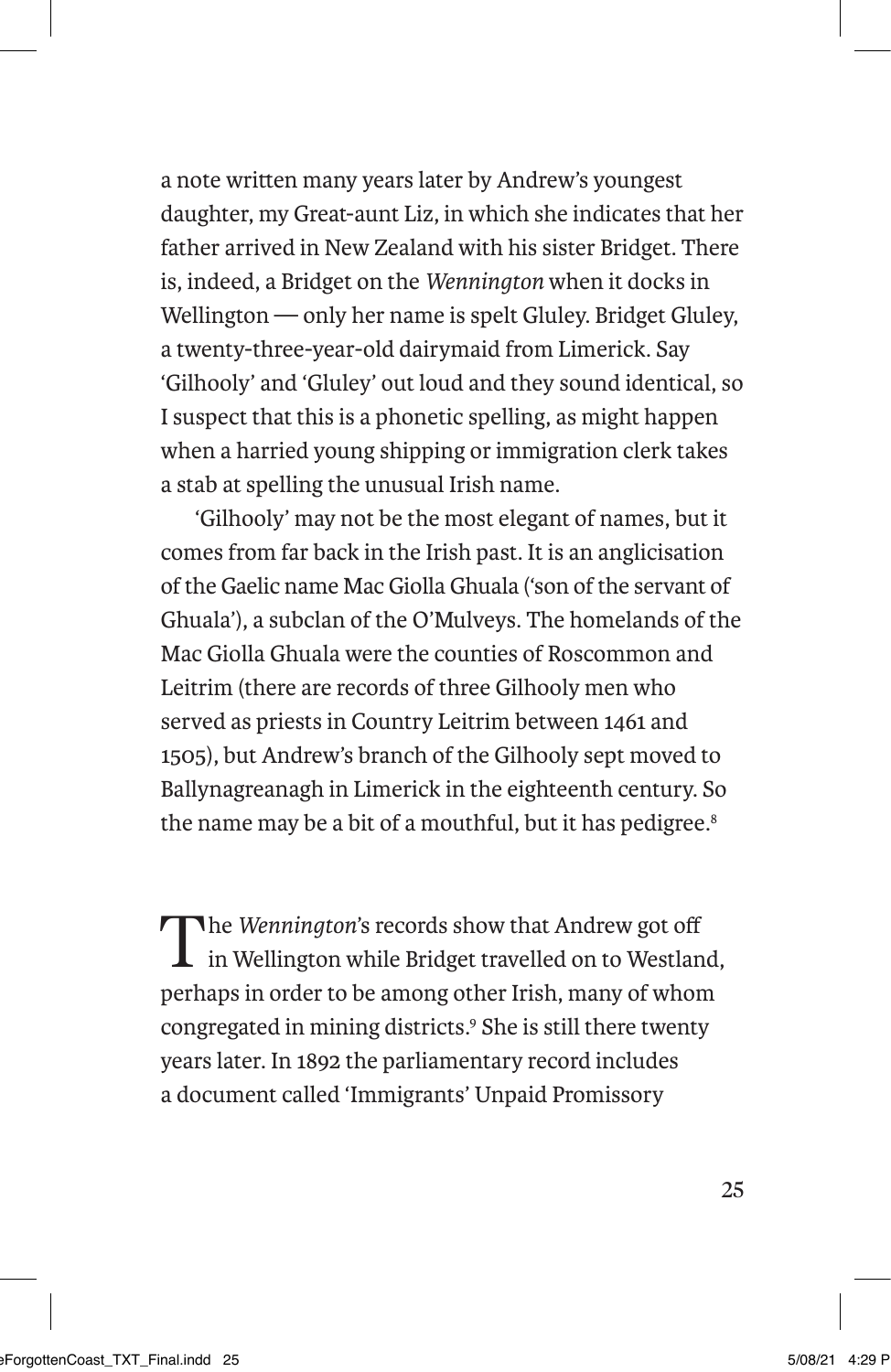Notes', which shows 'the number and amounts of unpaid promissory notes given by assisted immigrants now in the different Immigration Offices throughout the colony for passages from the Home-country'.10 In Hokitika, B. Gluley still owes £1.

For years I blithely assumed that the Irish migrated in large numbers to Aotearoa. At school I was surrounded by them (Mum once estimated that fifty-two cousins of various familial denominations were with me at Francis Douglas), which may explain this misapprehension. In fact, the Irish made up only 20 per cent or so of those who migrated here from the United Kingdom between 1800 and 1945.11 At its peak, in 1886, the Irish-born population of the colony numbered a little over 51,000 — around half of whom were Catholic — which comprised roughly 10 per cent of the overall population of half a million.<sup>12</sup>

To some extent this reflected anti-Irish — and especially anti-Irish Catholic — attitudes. For a sizeable portion of the population '"Ireland" represented not an oppressed homeland or a glorious cause but unrest, violence, disloyalty and the dangers of Roman Catholicism'.13 Such attitudes were sufficiently entrenched to lead Keith Sinclair to conclude that New Zealand 'was the only British colony where it was both possible and conceptually necessary to completely purge the Irish from national and historical consciousness'.14

In the early waves of migration the New Zealand Company much preferred its migrants to come from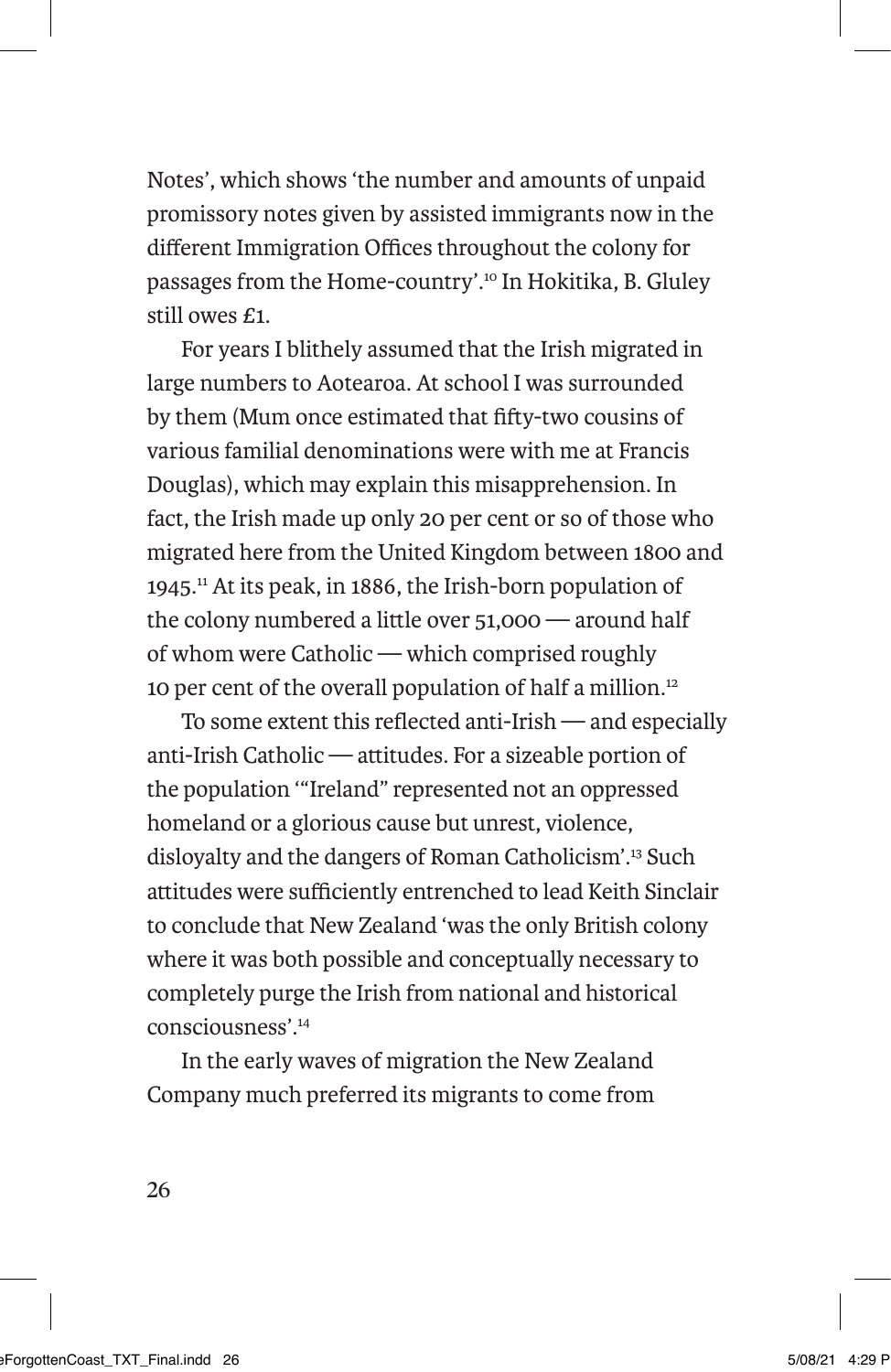Protestant Ulster, while in the 1870s anti-Catholic discrimination in the allocation of assisted places by the government's agent-general in London, Isaac Featherston, triggered protests from aspiring Irish migrants. Featherston had form on this. In 1857, as the first superintendent of the Wellington province (he had also been the MP for Whanganui in the very first colonial parliament, represented Wellington for six parliamentary terms and served as a minister in the Fox governments), he had specifically asked the province's UK recruiting agents not to grant assisted passage to Irish Catholics. He was still at it twenty years later, politely explaining to the minister for immigration 'that I have always regarded the emigrants drawn from the North of Ireland as of a very desirable character'.15 The inference is that people like Andrew and Bridget Gilhooly were not.

The broader politics of immigration at the time were also fraught. Speaking in the parliament in June 1870, Colonial Treasurer Julius Vogel thundered that '[w]e do not hesitate to declare that if, as has been proposed, the Imperial Government enter upon the task of directly exporting a portion of the idle masses, the Colonial Parliaments will have to jealously watch the class of persons sent out, and, if needs be, by legislation to prevent the Colonies from being converted into receptacles for the worst form of refuse population'.16 There is no suggestion that Vogel had Irish Catholics in mind when he spoke, but plenty — Featherston and his ilk — would have.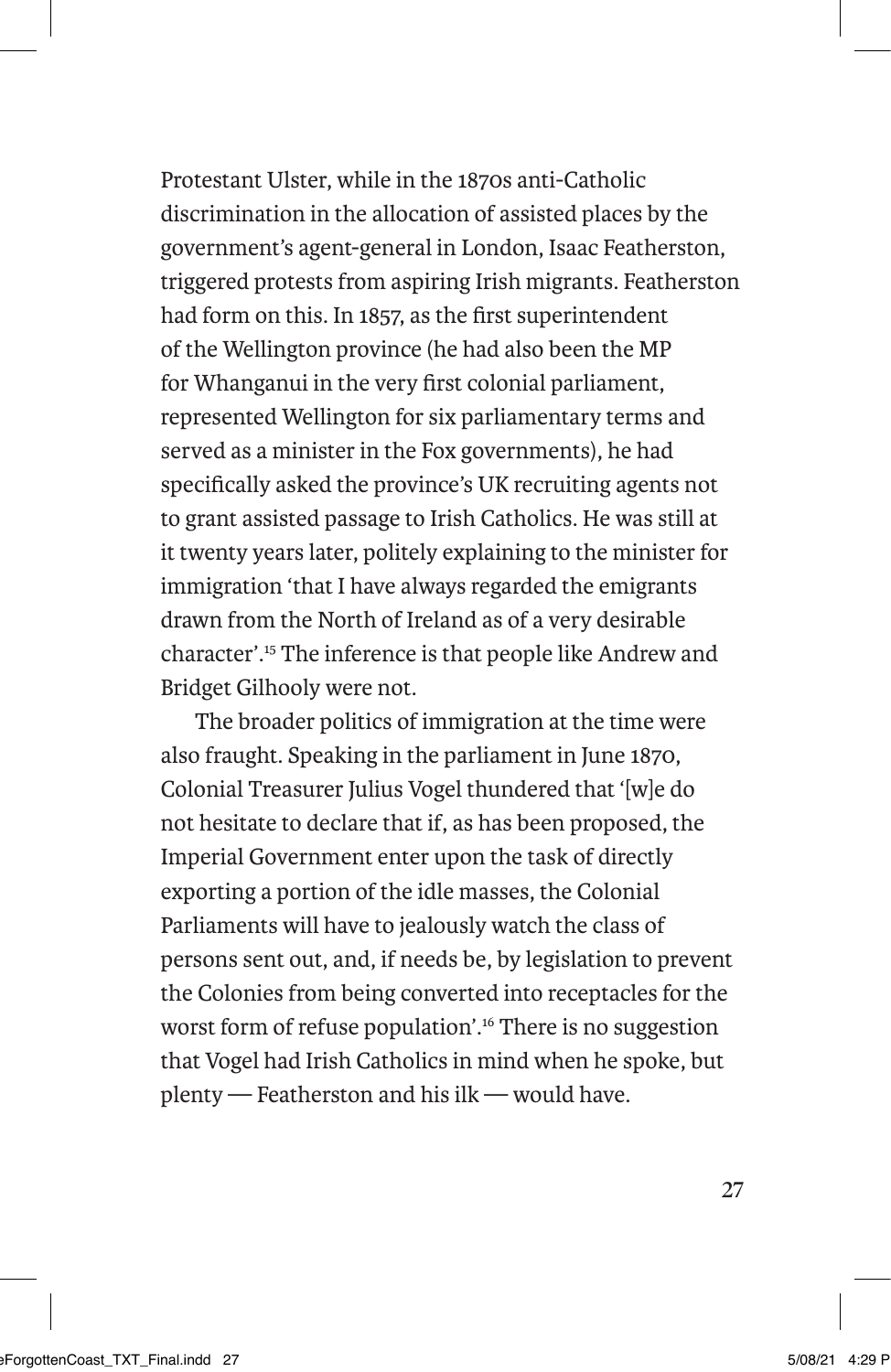I can't make up my mind on Vogel's position regarding the Irish. On the one hand, in the same month that Andrew Gilhooly arrived in Aotearoa — May 1874 — Vogel took it upon himself 'to impress upon [Featherston] that the character of the class of immigrants now arriving is a source of very grave anxiety to the Government, and is creating great uneasiness in the colony. I have already been officially informed that the shipment by the *Asia* to Dunedin includes a number of girls out of the Cork workhouse, some of whom are notoriously loose.'<sup>17</sup>

Barely a month later, however, he writes to Featherston again, offering '[a]nother suggestion which I desire you will give effect to, [which is] that a certain quantity of salt fish be in future shipped for the use of Roman Catholic emigrants, who, from the non-issue of this article of diet upon their fast days, are either deprived altogether of their dinners, or are driven, against their feelings, to transgress the rules of their Church'<sup>18</sup>

So much for the small story of how Andrew Gilhooly<br>Came to be in this country. Now to an account of something altogether more consequential. Parihaka had been established in 1866 by Te Whiti o Rongomai and Tohu Kākahi, both of whom were of Taranaki and Te Ātiawa iwi.19 The pā became 'a haven for all dispossessed and a shrine for all hapū', attracting those 'amassed from the north, south and east, scattered by confiscation'.<sup>20</sup> At the time of its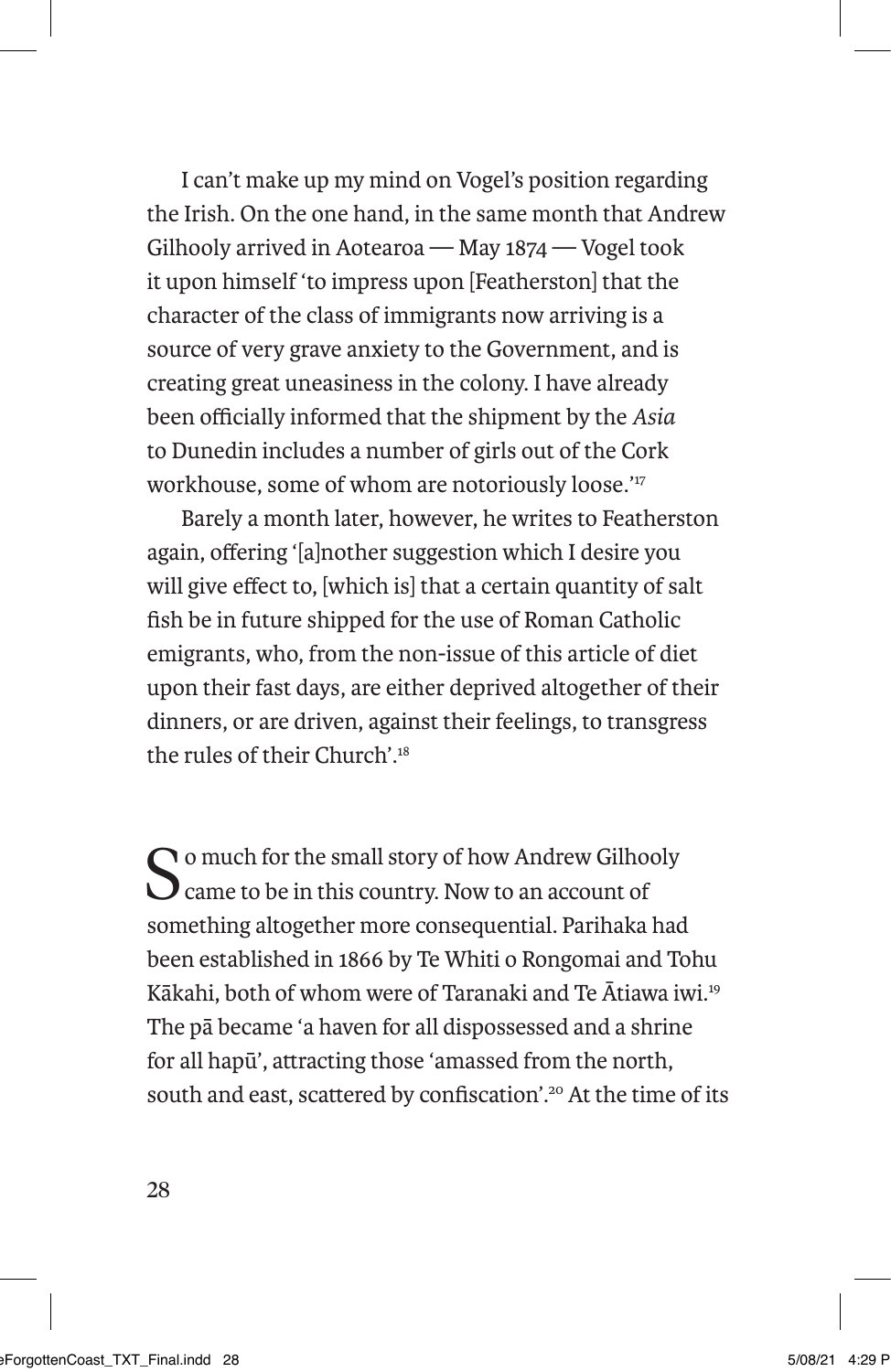desecration, Parihaka — named either for the 'lamentations of earlier occupants' or for its location between hills<sup>21</sup> — had a population of around 1500 and was said to be the most prosperous Māori settlement in the country.

It had a bank and bakery, was surrounded by extensive cultivations on which were deployed state-of-the-art reaping and threshing machines, and was organisationally capable of providing hospitality for the thousands who attended its monthly meetings.<sup>22</sup> The pa made perfect sense in the context of the New Zealand Constitution Act 1852, which set up the early New Zealand state and which clearly anticipated the establishment of territory in which Māori authority would prevail.

In mid-1878, however, the colonial government began surveying and settling Taranaki land that it had confiscated in 1865 under the provisions of the New Zealand Settlement Act 1863. Although the policy was ostensibly aimed at 'rebellious' iwi in Taranaki, the Waikato and the Bay of Plenty — that is, at people who had resisted the Crown's attempts to take their land — in practice, Māori who had not taken up arms against the Crown (including the people of Parihaka) or who had been its allies also lost their land.

In Taranaki, the administration of confiscated land descended into a 'mire of confusion', and by the mid-1870s most of the land had been effectively abandoned by the government.<sup>23</sup>

Not by its original inhabitants, however, many of whom